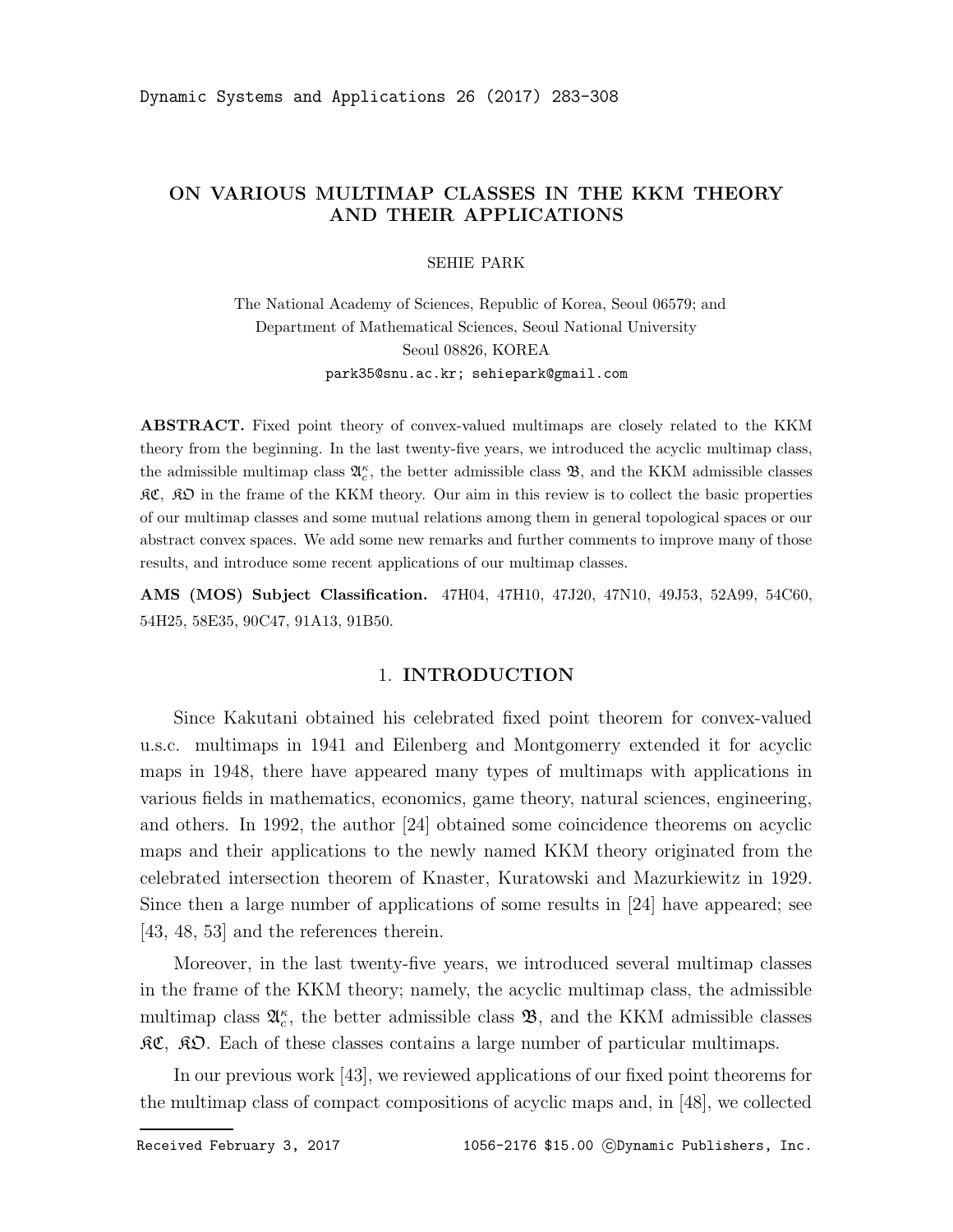most of fixed point theorems related to the KKM theory due to the author. Moreover, applications of our versions of the Fan-Browder fixed point theorem were introduced in [49]. Furthermore, in a later work [53], we reviewed applications of our fixed point theorems and our multimap classes, appeared mainly in other authors' works. Most of them are not treated in [43, 48, 49].

Our aim in this review is to collect the basic properties of our multimap classes and some mutual relations among them in general topological spaces or our abstract convex spaces. We add some new remarks and further comments to improve some of those results, and introduce some recent applications of our multimap classes. This would be informative to peoples working in certain related fields.

This review article is organized as follows. Section 2 is a preliminary on abstract convex spaces due to ourselves. Since 2007 such spaces became the main theme of the KKM theory and many new results on them have appeared mainly by the present author.

Section 3 deals with convex-valued multimaps in the KKM theory and analytical fixed point theory, that is, one of the most important applications of the KKM theory. Usually, a Kakutani map is a convex-valued u.s.c. multimap. The upper semicontinuity related to topological vector spaces are extended to upper demicontinuity, to upper hemicontinuity, and to generalized upper hemicontinuity. In Section 4, we deal with a particular type of convex-valued multimaps called Fan-Browder maps whose fibers are open. Section 5 concerns with acyclic maps which are u.s.c. and have compact acyclic values. Recall that acyclic maps were introduced by Eilenberg and Montgomerry and studied by ourselves first in the KKM theory.

In Section 6, we deal with our admissible multimap class  $\mathfrak{A}_{c}^{\kappa}$ , which has been studied first by ourselves and followed by a large number of authors. Section 7 concerns with basic facts on the better admissible multimap classes  $\mathfrak{B}$  and various fixed point theorems on them. In Section 8, we recall the KKM admissible multimap classes  $\mathcal{RC}, \ \mathcal{R}$  and their properties. Finally, in Section 9, we introduce some basic theorems related  $\mathfrak{RC}, \mathfrak{RD},$  from which we can deduce several useful equivalent formulations in the KKM theory of abstract convex spaces.

The present review may be regarded as a continuation of our previous work [53] and an expanded version of our previous talk [59] given at a RIMS workshop, Kyoto University, in August 30, 2017.

### 2. ABSTRACT CONVEX SPACES

For sets X and Y, a multimap (a multifunction or simply a map)  $F : X \longrightarrow Y$  is a function  $F: X \to 2^Y$  to the power set of Y.

For the concepts on our abstract convex spaces, KKM spaces and the KKM classes  $\mathcal{RC}, \ \mathcal{RD}, \text{ we follow [46] with some modifications and the references therein:}$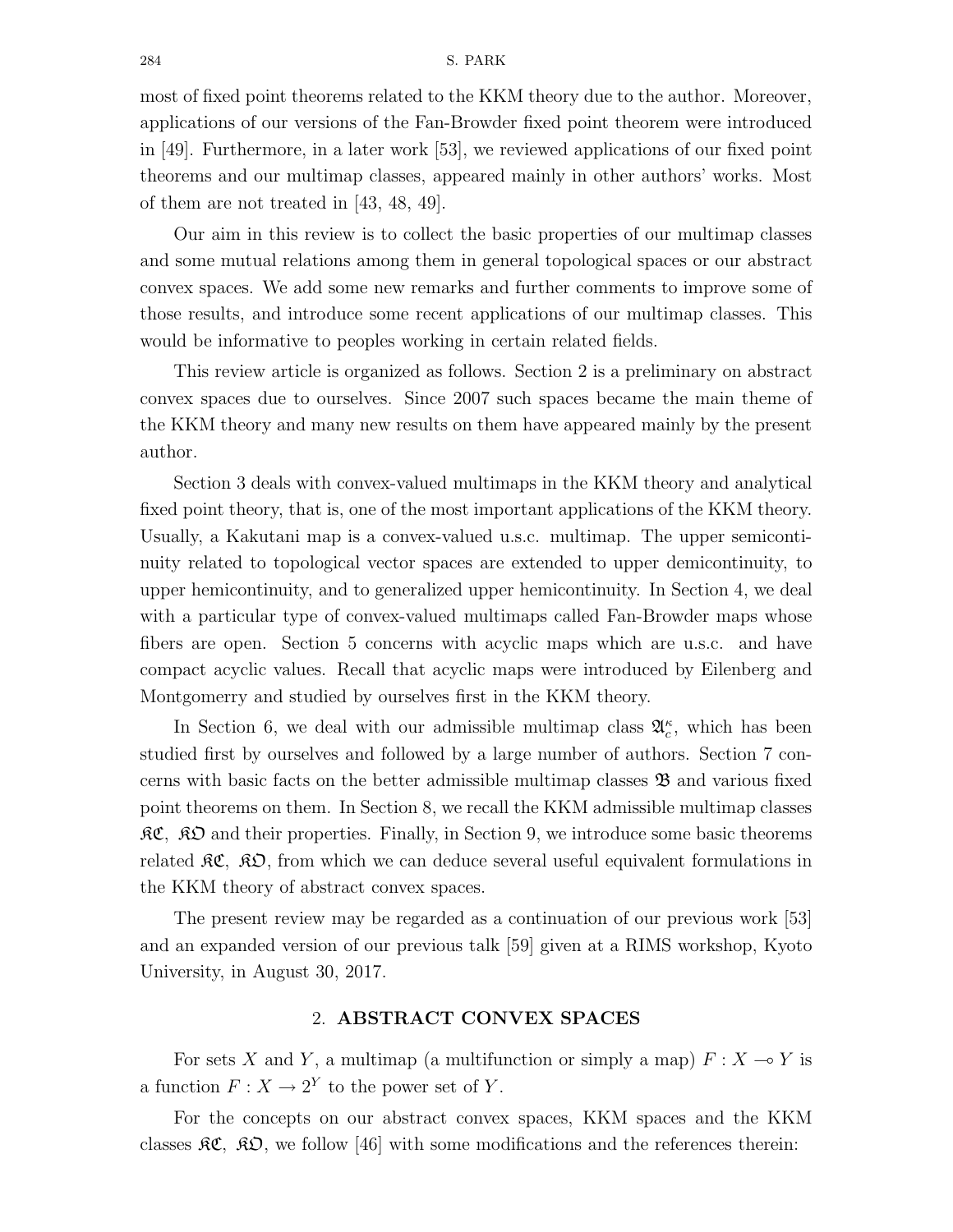**Definition.** Let E be a topological space, D a nonempty set,  $\langle D \rangle$  the set of all nonempty finite subsets of D, and  $\Gamma$ :  $\langle D \rangle \to E$  a multimap with nonempty values  $\Gamma_A := \Gamma(A)$  for  $A \in \langle D \rangle$ . The triple  $(E, D; \Gamma)$  is called an abstract convex space whenever the Γ-convex hull of any  $D' \subset D$  is denoted and defined by

$$
\mathrm{co}_{\Gamma}D':=\bigcup\{\Gamma_A\mid A\in\langle D'\rangle\}\subset E.
$$

A subset X of E is called a  $\Gamma$ -convex subset of  $(E, D; \Gamma)$  relative to some  $D' \subset D$ if, for any  $N \in \langle D' \rangle$ , we have  $\Gamma_N \subset X$ , that is,  $\text{co}_{\Gamma} D' \subset X$ .

When  $D \subset E$ , a subset X of E is said to be  $\Gamma$ -convex if  $\text{co}_{\Gamma}(X \cap D) \subset X$ ; in other words, X is Γ-convex relative to  $D' := X \cap D$ . In case  $E = D$ , let  $(E; \Gamma) := (E, E; \Gamma)$ .

**Definition.** Let  $(E, D; \Gamma)$  be an abstract convex space and Z a topological space. For a multimap  $F: E \to Z$  with nonempty values, if a multimap  $G: D \to Z$  satisfies

$$
F(\Gamma_A) \subset G(A) := \bigcup_{y \in A} G(y) \quad \text{for all } A \in \langle D \rangle,
$$

then G is called a KKM map with respect to F. A KKM map  $G: D \multimap E$  is a KKM map with respect to the identity map  $1<sub>E</sub>$ .

A multimap  $F: E \to Z$  is called a  $\mathcal{RC}$ -map [resp., a  $\mathcal{RD}$ -map] if, for any closedvalued [resp., open-valued] KKM map  $G : D \to Z$  with respect to F, the family  ${G(y)}_{y\in D}$  has the finite intersection property. In this case, we denote  $F \in \mathcal{RC}(E, Z)$ [resp.,  $F \in \mathfrak{KD}(E, Z)$ ].

**Definition.** The *partial KKM principle* for an abstract convex space  $(E, D; \Gamma)$  is the statement  $1_E \in \mathfrak{RC}(E, E)$ ; that is, for any closed-valued KKM map  $G : D \multimap E$ , the family  $\{G(y)\}_{y\in D}$  has the finite intersection property. The KKM principle is the statement  $1_E \in \mathfrak{RC}(E, E) \cap \mathfrak{RO}(E, E)$ ; that is, the same property also holds for any open-valued KKM map.

An abstract convex space is called a *(partial) KKM space* if it satisfies the *(par*tial) KKM principle, respectively.

Example. The following are typical examples of KKM spaces. Others can be seen in [46, 51] and the references therein.

(1) A convex space  $(X, D) = (X, D; \Gamma)$  is a triple where X is a subset of a vector space,  $D \subset X$  such that co  $D \subset X$ , and each  $\Gamma_A$  is the convex hull of  $A \in$  $\langle D \rangle$  equipped with the Euclidean topology. This concept generalizes the one due to Lassonde for  $X = D$ .

(2) An abstract convex space  $(X, D; \Gamma)$  is called an H-space if  $\Gamma = \{\Gamma_A\}$  is a family of contractible (or, more generally,  $\omega$ -connected) subsets of X indexed by  $A \in \langle D \rangle$ such that  $\Gamma_A \subset \Gamma_B$  whenever  $A \subset B \in \langle D \rangle$ . If  $D = X$ ,  $(X; \Gamma)$  is called a c-space by Horvath.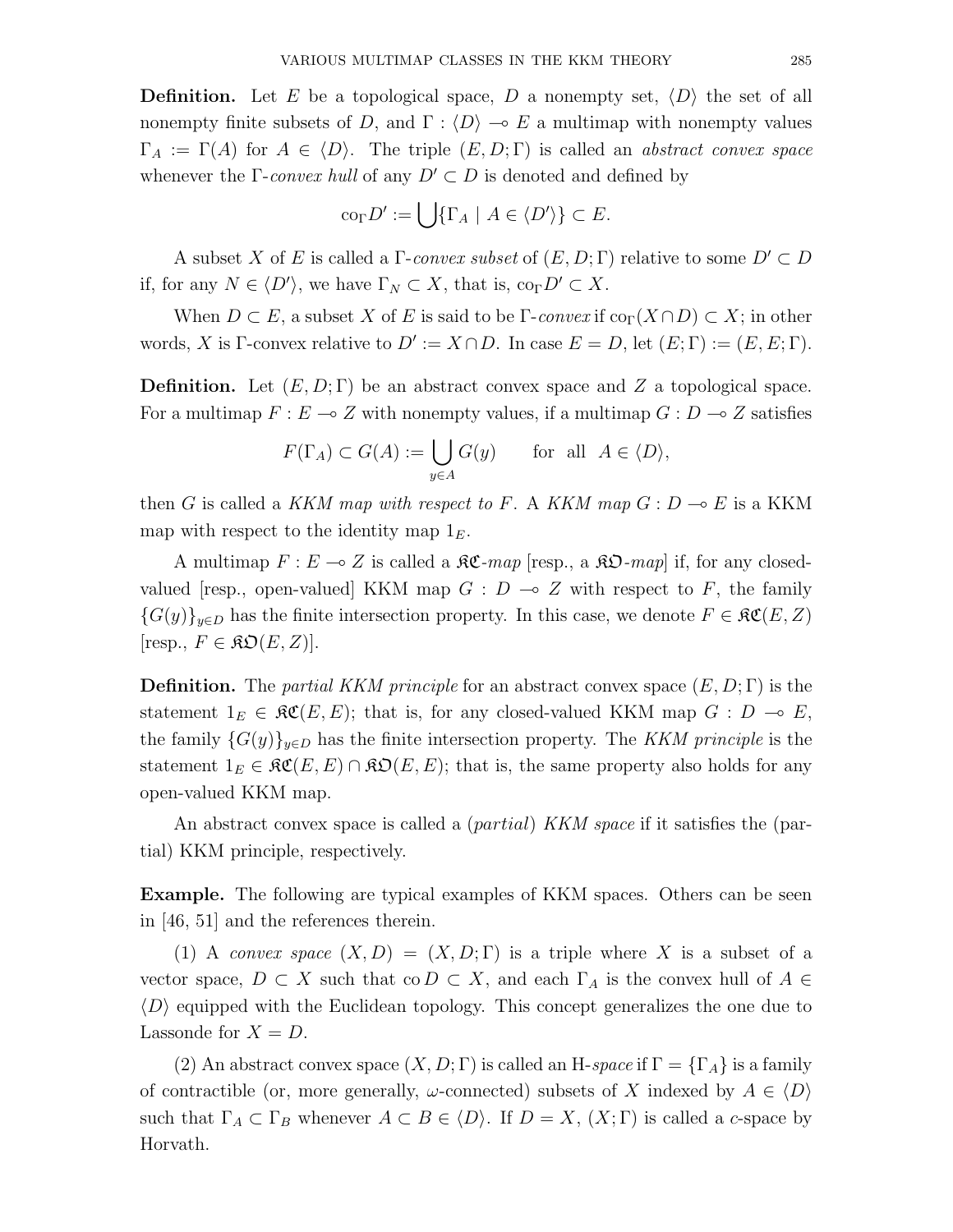(3) A generalized convex space or a G-convex space  $(X, D; \Gamma)$  is an abstract convex space such that for each  $A \in \langle D \rangle$  with the cardinality  $|A| = n + 1$ , there exists a continuous function  $\phi_A : \Delta_n \to \Gamma(A)$  such that  $J \in \langle A \rangle$  implies  $\phi_A(\Delta_J) \subset \Gamma(J)$ .

Here,  $\Delta_n$  is the standard *n*-simplex with vertices  $\{e_i\}_{i=0}^n$ , and  $\Delta_j$  the face of  $\Delta_n$ corresponding to  $J \in \langle A \rangle$ .

(4) A space having a family  $\{\phi_A\}_{A\in(D)}$  or simply a  $\phi_A$ -space

 $(X, D; {\phi_A}_{A\in(D)})$ 

consists of a topological space  $X$ , a nonempty set  $D$ , and a family of continuous functions  $\phi_A : \Delta_n \to X$  (that is, singular *n*-simplices) for  $A \in \langle D \rangle$  with the cardinality  $|A| = n + 1.$ 

Every  $\phi_A$ -space  $(X, D; \Gamma)$  with  $\Gamma_A := \phi_A(\Delta_n)$  for  $A \in \langle D \rangle$  with the cardinality  $|A| = n + 1$  is a KKM space; see [48].

Recently, Kulpa and Szymanski [13] found some partial KKM spaces which are not KKM spaces.

Note that each of the above examples has a large number of concrete examples. Now we have the following diagram for triples  $(E, D; \Gamma)$ :

 $Simplex \Longrightarrow$  Convex subset of a t.v.s.  $\Longrightarrow$  Convex space  $\Longrightarrow$  H-space  $\implies$  G-convex space  $\implies \phi_A$ -space  $\implies$  KKM space  $\implies$  Partial KKM space  $\implies$  Abstract convex space.

For a short history of the KKM theory, see [45].

In this paper, a t.v.s. means a topological vector space (not necessarily Hausdorff).

### 3. CONVEX-VALUED MAPS

In 1941, Kakutani obtained the following fixed point theorem:

**Theorem 3.1.** (Kakutani [11]) If  $x \to \Phi(x)$  is an upper semicontinuous point-to-set mapping of an r-dimensional closed simplex S into the family of nonempty closed convex subset of S, then there exists an  $x_0 \in S$  such that  $x_0 \in \Phi(x_0)$ .

Motivated by this theorem, we define the Kakutani map as follows:

**Definition.** Let X be a subset of a t.v.s. A multimap  $T : X \to X$  is called a Kakutani map if T is u.s.c. and has nonempty compact convex values  $T(x)$  for each  $x \in X$ .

Kakutani's theorem is the beginning of the fixed point theory of multimaps having a vital connection with the minimax theory in game theory and the equilibrium theory in economics. One of the most important applications of the Kakutani theorem was made by Nash in 1951. It was followed by several hundred applications in game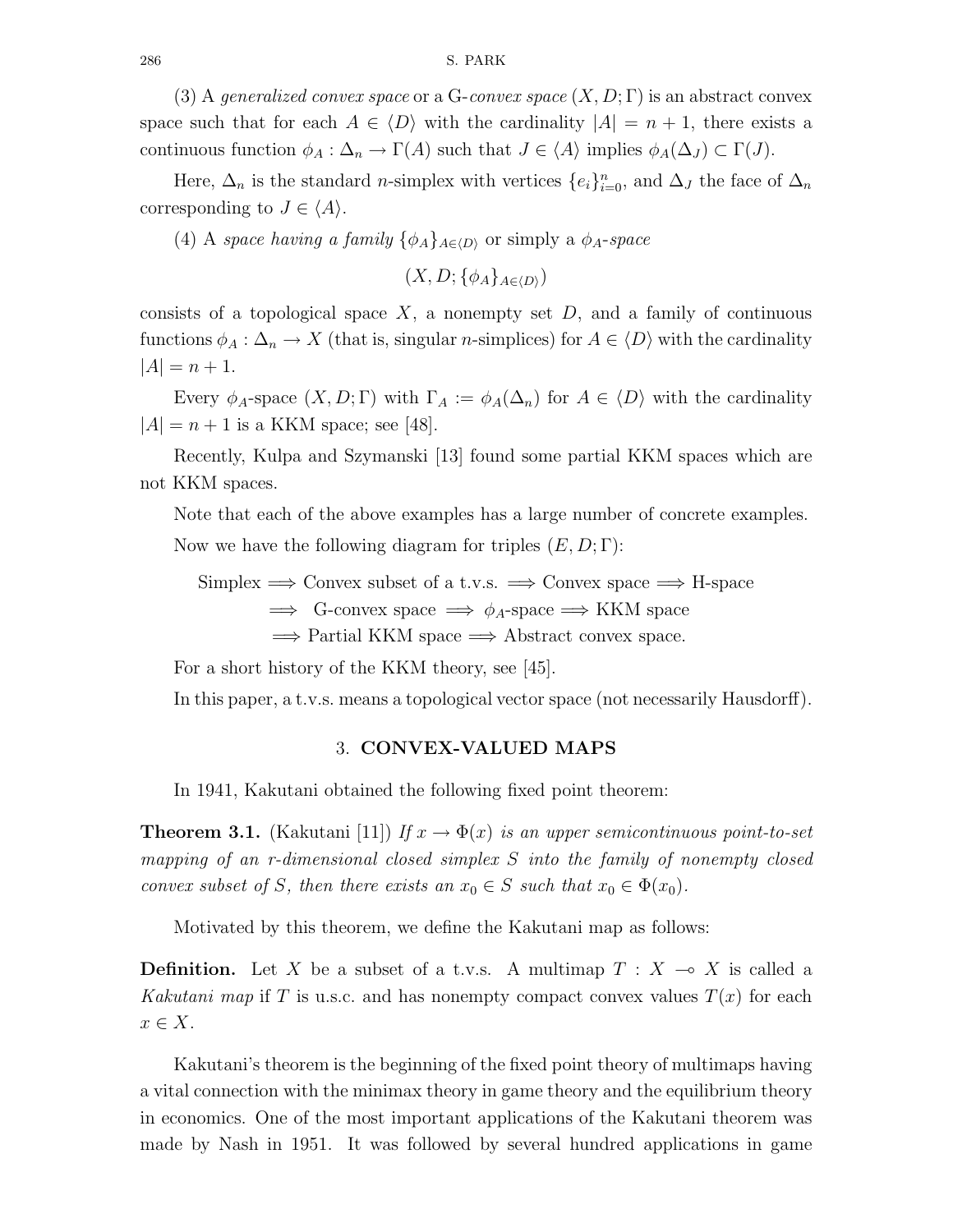theory, economic theory, mathematical programming, control theory, and theory of differential equations.

There appeared also many generalizations of fixed point theorems for Kakutani maps. For the literature, see [31]. The following is well-known:

**Theorem 3.2** (Himmelberg [10]) Let X be a convex subset of a locally convex Hausdorff t.v.s. Then any compact Kakutani map  $T : X \to X$  has a fixed point.

Motivated by Kakutani maps, convex-valued maps are further extended as follows:

**Definition.** Let X be a topological space,  $E$  a t.v.s.,  $E^*$  its topological dual, and  $F: X \multimap E$  a map. Then

(i) F is upper semi-continuous (u.s.c.) if for each  $x \in X$  and each open set U in E containing  $F(x)$ , there exists an open neighborhood N of x in X such that  $F(N) \subset U;$ 

(ii) F is upper demi-continuous (u.d.c.) if for each  $x \in X$  and each open halfspace H in E containing  $F(x)$ , there exists an open neighborhood N of x in X such that  $F(N) \subset H$ ;

(iii) F is upper hemi-continuous (u.h.c.) if for each  $f \in E^*$  and for any real  $\alpha$ , the set  $\{x \in X \mid \text{sup } f(F(x)) < \alpha\}$  is open in X; and

(iv) F is generalized u.h.c. if for each  $p \in E^*$ , the set  $\{x \in X \mid \text{sup } p(F(x)) \geq 0\}$  $p(x)$  is closed in X.

For such class of convex-valued multimaps, the analytical fixed point theory is extensively studied. According to Lassonde, we need some preparation as follows:

Recall that a *convex space*  $X$  is a nonempty convex set with any topology that induces the Euclidean topology on the convex hulls of its finite subsets. A nonempty subset L of a convex space X is called a c-compact set if for each finite set  $S \subset X$ there is a compact convex set  $L_S \subset X$  such that  $L \cup S \subset L_S$ . Let  $[x, L]$  denote the closed convex hull of  $\{x\} \cup L$  in X, where  $x \in X$ .

Let  $cc(E)$  denote the set of nonempty closed convex subsets of a t.v.s. E and  $kc(E)$  the set of nonempty compact convex subsets of E. Bd, Int, and  $\Box$  denote the boundary, interior, and closure, resp., with respect to E.

Let  $X \subset E$  and  $x \in E$ . According to Halpern, the *inward* and *outward sets* of X at x,  $I_X(x)$  and  $O_X(x)$ , are defined as follows:

$$
I_X(x) = x + \bigcup_{r>0} r(X - x), \quad O_X(x) = x + \bigcup_{r<0} r(X - x).
$$

For  $p \in \{ \text{Re } h : h \in E^* \}$  and  $U, V \subset E$ , let

$$
d_p(U, V) = \inf\{|p(u - v)| \ : \ u \in U, \ v \in V\}.
$$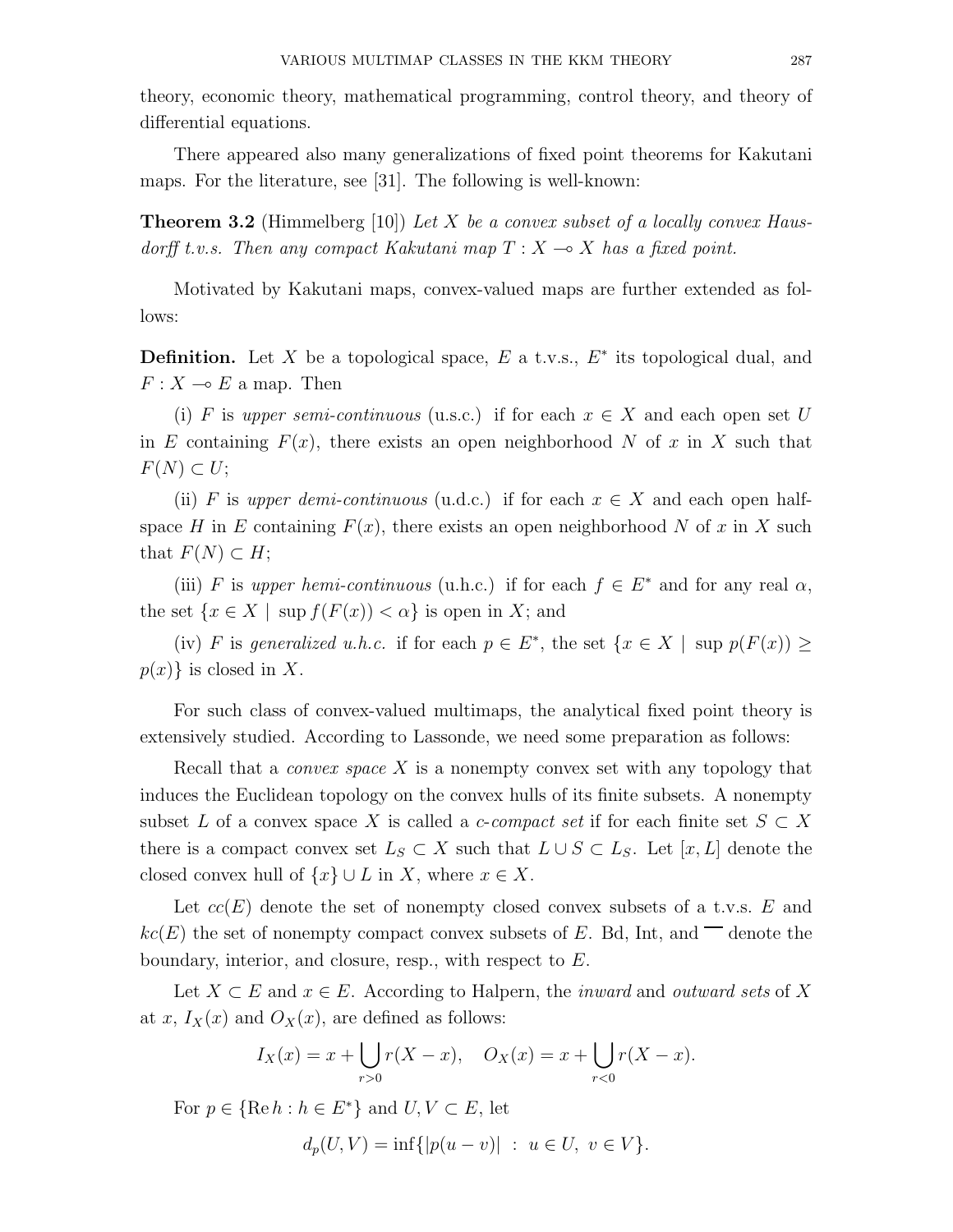Let X be a nonempty convex subset of a vector space  $E$ . Following Ky Fan, the algebraic boundary  $\delta_E(X)$  of X in E is the set of all  $x \in X$  for which there exists  $y \in E$  such that  $x + ry \notin X$  for all  $r > 0$ .

The following is a most general fixed point theorem on convex-valued multimaps originated from [22, 25, 32]:

**Theorem 3.3.** Let X be a convex space, L a c-compact subset of X, K a nonempty compact subset of X, E a t.v.s. containing X as a subset, and F a map satisfying either

- (A)  $E^*$  separates points of E and  $F: X \to kc(E)$ , or
- (B) E is locally convex and  $F: X \to cc(E)$ .
- (I) Suppose that for each  $p \in E^*$ ,
	- (0)  $p|_X$  is continuous on X;
	- (1)  $X_p = \{x \in X : \inf p(F(x)) \leq p(x)\}\$ is closed in X;
	- (2)  $d_p(F(x), \overline{I}_X(x)) = 0$  for every  $x \in K \cap \delta_E(X)$ ; and
	- (3)  $d_p(F(x), \overline{I}_L(x)) = 0$  for every  $x \in X \setminus K$ .
	- Then there exists an  $x \in X$  such that  $x \in F(x)$ .
- (II) Suppose that for each  $p \in E^*$ ,
	- (0)  $p|_X$  is continuous on X;
	- (1)'  $X_p = \{x \in X : \sup p(F(x)) \geq p(x)\}\$ is closed in X;
	- $(2)' d_p(F(x), \overline{O}_X(x)) = 0$  for every  $x \in K \cap \delta_E(X)$ ; and
	- (3)'  $d_p(F(x), \overline{O}_L(x)) = 0$  for every  $x \in X \setminus K$ .

Then there exists an  $x \in X$  such that  $x \in F(x)$ . Further, if F is u.h.c., then  $F(X) \supset X$ .

Recall that this theorem subsumes more than 50 previously known results.

Applications: The following are only a few examples of abstracts of articles containing some important fixed point theorems on convex-valued multimaps:

KAKUTANI, Duke  $(1941)$   $[11]$  — In order to give simple proofs of von Neumann's minimax theorem in 1928 and his intersection lemma in 1937, Kakutani extended Brouwer fixed point theorem to multimaps.

HIMMELBERG, JMAA 38 (1972)  $[10]$  — The object of this note is to obtain two generalizations of the well-known fixed point theorem of Fan. A slight modification of Fan's proof yields one; the second is then an easy corollary, which, though interesting, seems never to be mentioned in the literature. We conclude with a generalization of the minimax theorem.

PARK, JKMS 29 (1992)  $[22]$  — We apply our existence theorem to obtain new coincidence, fixed point, and surjectivity theorems, and existence theorems on critical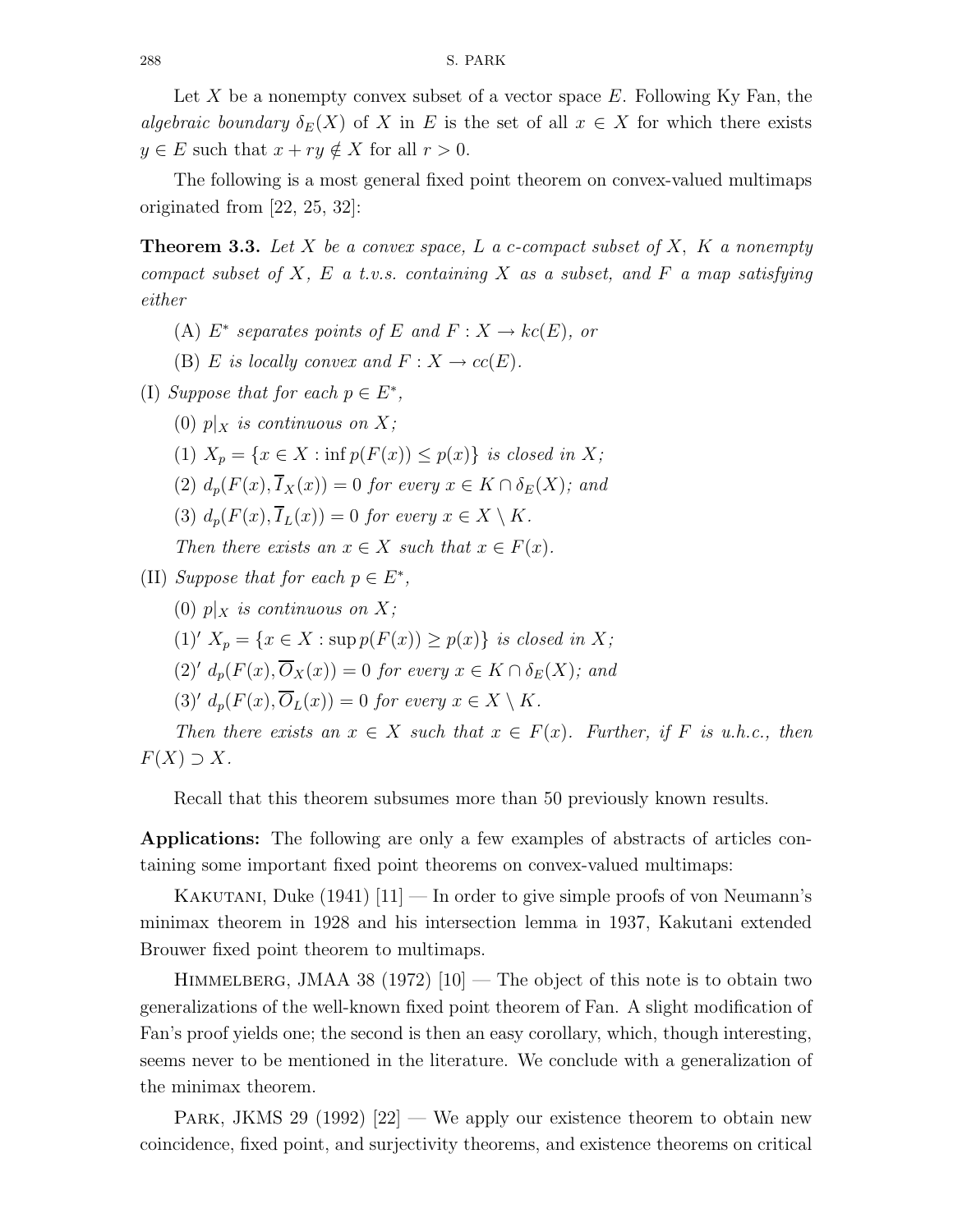points for a larger class of multifunctions than upper hemicontinuous ones defined on convex sets.

PARK, JKMS 30 (1993)  $|25|$  — The purpose in this paper is, first, to give common generalizations of some results of Park, Park and Bae, and Idzik. This will give more adequate understanding on the nature of the results on convex-valued multifunctions in the previous article. Our second purpose is to obtain new fixed point or related results on compact composites of non-convex valued "admissible" upper semicontinuous multifunctions defined on convex subsets of topological vector spaces having sufficiently many linear functionals.

PARK, VJM 27 (1999)  $[31]$  – This historical article is to survey the developments of the fields of mathematics directly related to the nearly ninety-year-old Brouwer fixed point theorem. We are mainly concerned with equivalent formulations and generalizations of the theorem. Also we deal with the KKM theory and various equilibrium problems closely related to the Brouwer theorem.

PARK, AMV 27 (2002)  $[32]$  — We give new fixed point theorems on a generalized upper hemicontinuous multimap whose domain and range may have different topologies. These include known theorems appeared in almost 50 published works. See Theorem 3.3 above.

PARK, ICFPTA-2007 (2008)  $|41|$  — This is to review various generalizations of the Himmelberg fixed point theorem within the category of topological vector spaces. We consider the Lassonde type, the Idzik type, and the KKM type generalizations for Kakutani maps, and other types of generalizations for acyclic maps. Finally, generalizations for various "better" admissible maps on admissible almost convex domains to Klee approximable ranges are discussed.

PARK, NA 71 (2009)  $[42]$  – This is to establish fixed point theorems for multimaps in abstract convex uniform spaces. Our new results generalize corresponding ones in topological vector spaces (t.v.s.), convex spaces due to Lassonde, c-spaces due to Horvath, and G-convex spaces due to Park. We show that fixed point theorems on multimaps of the Fan-Browder type, multimaps having ranges of the Zima-Hadzic type, and multimaps whose ranges are Φ-sets or Klee approximable sets can be established in abstract convex spaces or KKM spaces.

PARK, CANA 18 (2011)  $\left[47\right]$  — In this short note, we give some variants of the fixed point theorems on generalized upper hemicontinuous (g.u.h.c.) multimaps whose domains and ranges may have different topologies. Our new theorems refine our previous results and simply generalize Balaj's two map versions of Halpern's fixed point theorems.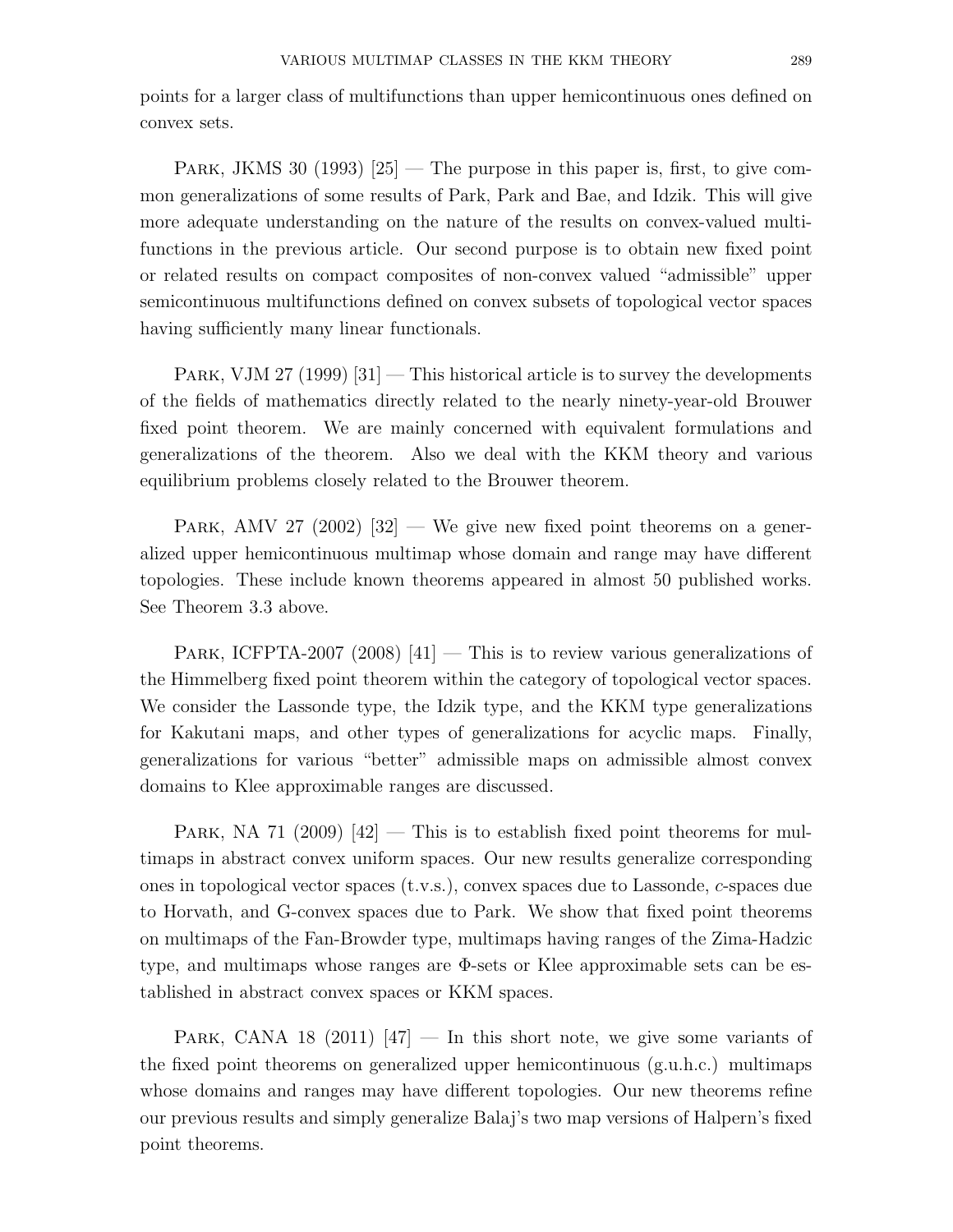#### 290 S. PARK

## 4. FAN-BROWDER MAPS

In 1968, Browder established the following useful fixed point theorem on a particular type of convex-valued multimaps and its applications:

**Theorem 4.1.** (Browder [8]) Let K be a nonempty compact convex subset of a topological vector space. Let T be a map of K into  $2^K$ , where for each  $x \in K$ ,  $T(x)$ is a nonempty convex subset of K. Suppose further that for each y in K,  $T^{-1}(y) =$  ${x \in K : y \in T(x)}$  is open in K. Then there exists  $x_0$  in K such that  $x_0 \in T(x_0)$ .

The map T in Theorem 4.1 is usually called a *Browder map* or a *Fan-Browder* map. The Browder fixed point theorem [8] has a very large number of generalizations and variations; see [31, 54, 56, 57]. The following is a very useful generalizations frequently appeared in the literature:

**Theorem 4.2.** (Park [22]) Let X be a convex subset of a t.v.s. (not necessarily Hausdorff),  $G: X \rightarrow X$ , and K a nonempty compact subset of X. Suppose that

- (1) for each  $x \in X$ ,  $Gx$  is convex;
- (2) for each  $x \in K$ ,  $Gx$  is nonempty;
- (3) for each  $y \in X$ ,  $G^-y$  is open; and

(4) for each nonempty finite  $N \subset X$ , there exists a compact convex subset  $L_N$  of X containing N such that for each  $x \in L_N \setminus K$ ,  $Gx \cap L_N \neq \emptyset$ .

Then G has a fixed point  $x_0 \in X$ .

For a multimap  $S: D \to E$ , consider the following related four conditions:

- (a)  $\bigcup_{y \in D} S(z) = E$  implies  $\bigcup_{y \in D} \text{Int } S(y) = E$ .
- (b) Int  $\bigcup_{y\in D} S(y) = \bigcup_{y\in D} \text{Int } S(y)$  (S is unionly open-valued (Luc et al. [17])).

(c) 
$$
\bigcup_{y \in D} S(y) = \bigcup_{y \in D} \text{Int } S(y)
$$
 (*S* is *transfer open-valued*).

(d) S is open-valued.

Theorems 4.1 and 4.2 are extended to the following Fan-Browder alternatives in abstract convex spaces:

**Theorem 4.3.** (Park [54]) Let  $(E, D; \Gamma)$  be a partial KKM space, and  $S : E \to D$ ,  $T: E \multimap E$  maps. Suppose that

- (1) for each  $x \in E$ , co<sub> $\Gamma$ </sub> $S(x) \subset T(x)$ ;
- (2) there exists a nonempty compact subset  $K$  of  $E$  such that either (a)  $\bigcap_{z \in M} E \setminus S^{-}(z) \subset K$  for some  $M \in \langle D \rangle$ ; or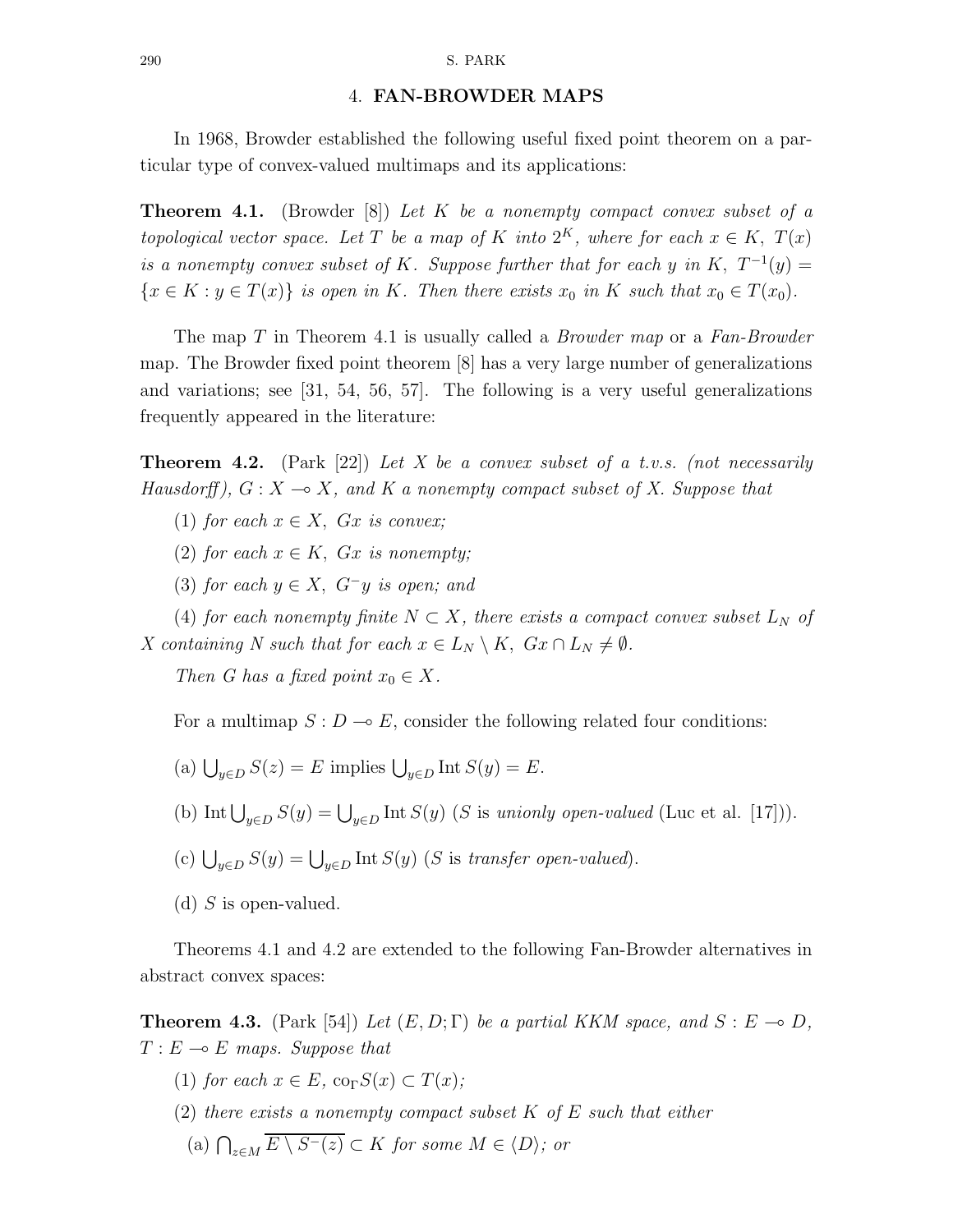(b) for each nonempty finite  $N \subset D$ , there exists a compact  $\Gamma$ -convex subset  $L_N$  of E relative to some  $D' \subset D$  such that  $N \subset D'$  and

$$
\overline{L_N} \cap \bigcap_{z \in D'} \overline{E \setminus S^-(z)} \subset K.
$$

( $\alpha$ ) If S<sup>-</sup> is transfer open-valued, then either (i) T has a fixed point, or (ii) S has a maximal element in K.

 $(\beta)$  If S<sup>-</sup> is unionly open-valued, then either (i) T has a fixed point, or (ii) S has a maximal element in E.

This subsumes a large number of particular results previously known. See Park [54].

Applications. We present only a few articles related to Fan-Browder maps:

Browder, Math. Ann. 177 (1968) [8] — Browder restated Fan's geometric lemmm in the convenient form of a fixed point theorem by means of the Brouwer theorem and the partition of the unity argument. His theorem is applied to a systematic treatment of interconnections between fixed point theorems, minimax theorems, variational inequalities, and monotone extension theorems.

PARK, TopA 135 (2004)  $[34]$  — We show that the KKM principle implies two new general fixed point theorems for the Kakutani maps or the Browder maps. Consequently, we give unified transparent proofs of many of well-known results.

PARK, JNAS  $52(2)$   $(2013)$   $[54]$  — In this paper, from a general form of the KKM type theorems or some properties of KKM type maps on abstract convex spaces, we deduce several Fan-Browder type alternatives, coincidence or fixed point theorems, and other results. These theorems unify and generalize various particular results of the same kinds recently due to a number of authors for particular types of abstract convex spaces.

PARK, NACA 2013 (2016)  $[56]$  — Corresponding to each stage of development of the KKM theory, the Fan-Browder fixed point theorem on Fan-Browder type multimaps has been generalized to hundreds of different forms or reformulated to the maximal element theorem with numerous generalizations. Recall that the theorem can be stated as an alternative form; that is, its conclusion is "the Fan-Browder map has either a fixed point or a maximal element." Our aim in this paper is to trace the evolution of the Fan-Browder type alternatives from the origin to the most recent generalization of them.

PARK, JNCA 17 (2016) [57] — We begin with a modification of a characterization of (partial) KKM spaces using a general Fan-Browder type fixed point property and show that this characterization implies an alternative theorem. This theorem unifies and contains a number of historically well-known important fixed point or maximal element theorems. We list some of them chronologically and give simple proofs.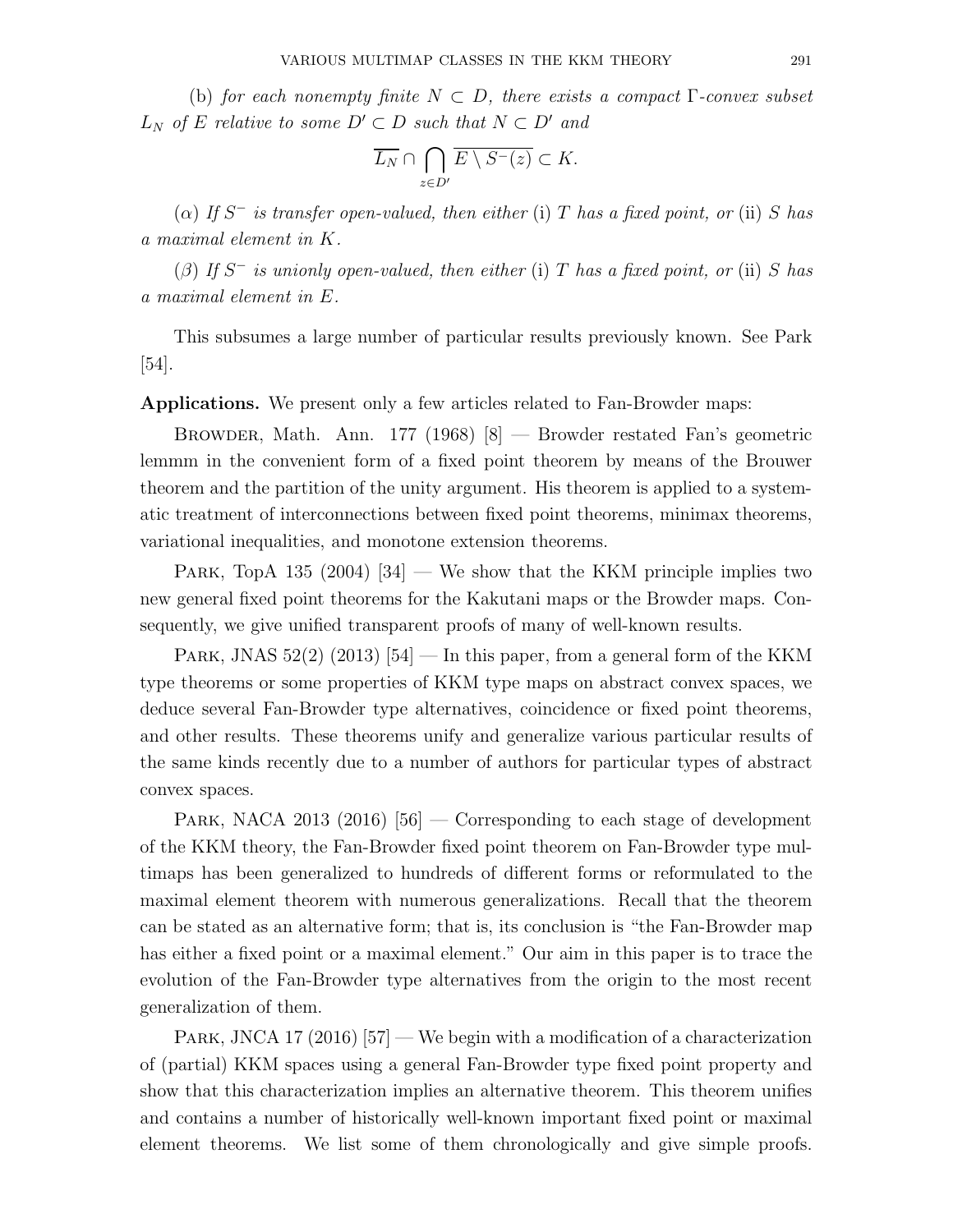Finally, we introduce some recent works related to the generalized Fan-Browder type alternatives.

### 5. ACYCLIC MAPS

Convexity is directly implies the following acyclicity:

**Definition.** A topological space is *acyclic* if all its reduced Cech homology groups over rationals vanish. A multimap is called *acyclic* if it is u.s.c. with compact acyclic values.

A polyhedron is a subset of a Euclidean space  $\mathbb{R}^n$  which is homeomorphic to the union of a finite number of compact convex subsets.

The following is due to Eilenberg and Montgomery in 1946 as a generalization of the Kakutani fixed point theorem:

**Theorem 5.1.** Let Z be an acyclic polyhedron and  $T : Z \rightarrow Z$  an acyclic map (that is, u.s.c. with acyclic values). Then T has a fixed point  $\hat{x} \in Z$ .

The following is given in 1992. See also [64]:

**Theorem 5.2.** (Park [24]) Let X be a nonempty convex subset of a locally convex Hausdorff topological vector space E and  $F : X \multimap X$  be an acyclic map. If F is compact, then it has a fixed point.

This is the beginning of usage of acyclic maps in the KKM theory. Theorem 5.2 reduces to Himmelberg's theorem when  $F$  is convex-valued. We obtained a large number of generalizations of Theorem 5.2; see [41, 44, 53] and the references therein. Especially, in [41], we reviewed various generalizations of the Himmelberg fixed point theorem within topological vector spaces. We considered there the Lassonde type, the Idzik type, and the KKM type generalizations for Kakutani maps, and other type of generalizations for acyclic maps. Moreover, generalizations for various 'better' admissible maps on admissible almost convex domains or maps having Klee approximable ranges were also discussed.

In 1992, we also obtained the following *cyclic coincidence theorem* for acyclic maps, where  $\mathbb{Z}_k := \{0, 1, \ldots, k-1\}$  with  $(k-1)+1$  interpreted as 0:

**Theorem 5.3.** (Park [23]) Let  $k \ge 1$  and, for each  $h \in \mathbb{Z}_k$ , let  $Y_h$  be a nonempty compact convex subset of a locally convex space  $E_h$ , and  $V_h \in V(Y_h, Y_{h+1})$ . Then there exists  $(y_0, y_1, \ldots, y_{k-1}) \in Y_0 \times Y_1 \times \cdots \times Y_{k-1}$  such that  $y_{h+1} \in V_h y_h$  for all  $h \in \mathbb{Z}_k$ .

In 1994, Theorem 5.2 is extended to more general  $V_c$  than V as follows:

**Theorem 5.4.** (Park et al. [64]) Let X be a nonempty convex subset of a locally convex space E and  $T \in V_c(X,X)$ . If T is compact, then T has a fixed point  $x_0 \in X$ .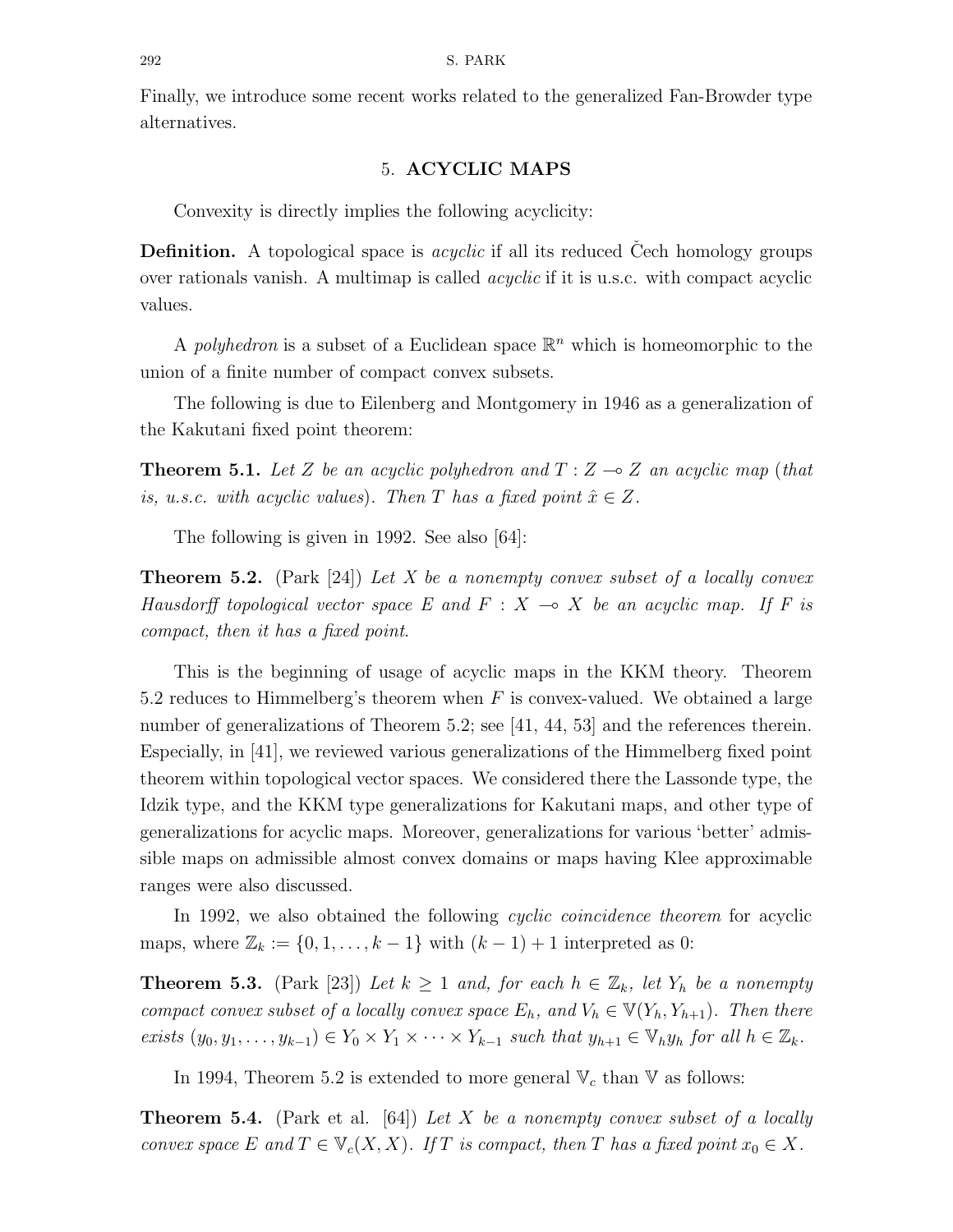From this we obtained the following *best approximation result:* 

**Theorem 5.5.** (Park et al. [64]) Let C be a nonempty approximatively compact, convex subset of a locally convex space E, and suppose that  $\mathbb{V}_c(C, E)$  is a compact map. Then for each continuous seminorm p on E there exists an  $(x_0, y_0) \in \text{Gr}(F)$ such that

$$
p(x_0 - y_0) \le p(x - y_0) \text{ for all } x \in \overline{I_C(x_0)}.
$$

The following is a particular case of Park and Kim ([61], Theorem 4):

**Theorem 5.6.** Let X be a nonempty compact admissible subset of a hyperconvex metric space  $(H, d)$  and  $F : X \to X$  an acyclic map. Then F has a fixed point.

Applications. In our previous work [53], we listed 25 papers of other authors on applications of our fixed point theorems on acyclic maps or related results. We give here only a few of our articles related to acyclic maps:

PARK, FPTA (K.-K. Tan, ed.)  $(1992)[24]$  — From a Lefschetz type fixed point theorem for composites of acyclic maps, we obtain a general Fan-Browder type coincidence theorem, which can be shown to be equivalent to a matching theorem and a KKM type theorem. From the main result, we deduce the Himmelberg type fixed point theorem for acyclic compact multifunctions, acyclic versions of general geometric properties of convex sets, abstract variational inequality theorems, new minimax theorems, and non-continuous versions of the Brouwer and Kakutani type fixed point theorems with very generous boundary conditions.

PARK ET AL., PAMS 121 (1994)  $[64]$  We obtain fixed point theorems for a new class of multifunctions containing compact composites of acyclic maps defined on a convex subset of a locally convex Hausdorif topological vector space. Our new results are applied to approximatively compact, convex sets or to Banach spaces with the Oshman property.

PARK, NA-TMA 24 (1995)  $[27]$  — In this paper, we obtain fixed point theorems for acyclic maps in  $\mathbb{V}(X, E)$  generalizing corresponding ones for Kakutani maps in  $K(X, E)$  with certain boundary conditions, where X is a compact convex subset of a Hausdorff locally convex topological vector space  $E$ . Consequently, we generalize results in many articles. We mainly follow the method of Ha and Park.

PARK, WCNA'92 (1996)  $[28]$  — Sufficient conditions for the existence of fixed points of acyclic maps defined on a convex subset of a topological vector space E on which  $E^*$  separates points are obtained. Main consequences are acyclic versions of fixed point theorems due to Fan, Halpern and Bergman, Himmelberg, Reich, Granas and Liu, and many others.

PARK, VJM 37 (2009) [43] — We review applications of our fixed point theorems on compact compositions of acyclic maps. Our applications are mainly on acyclic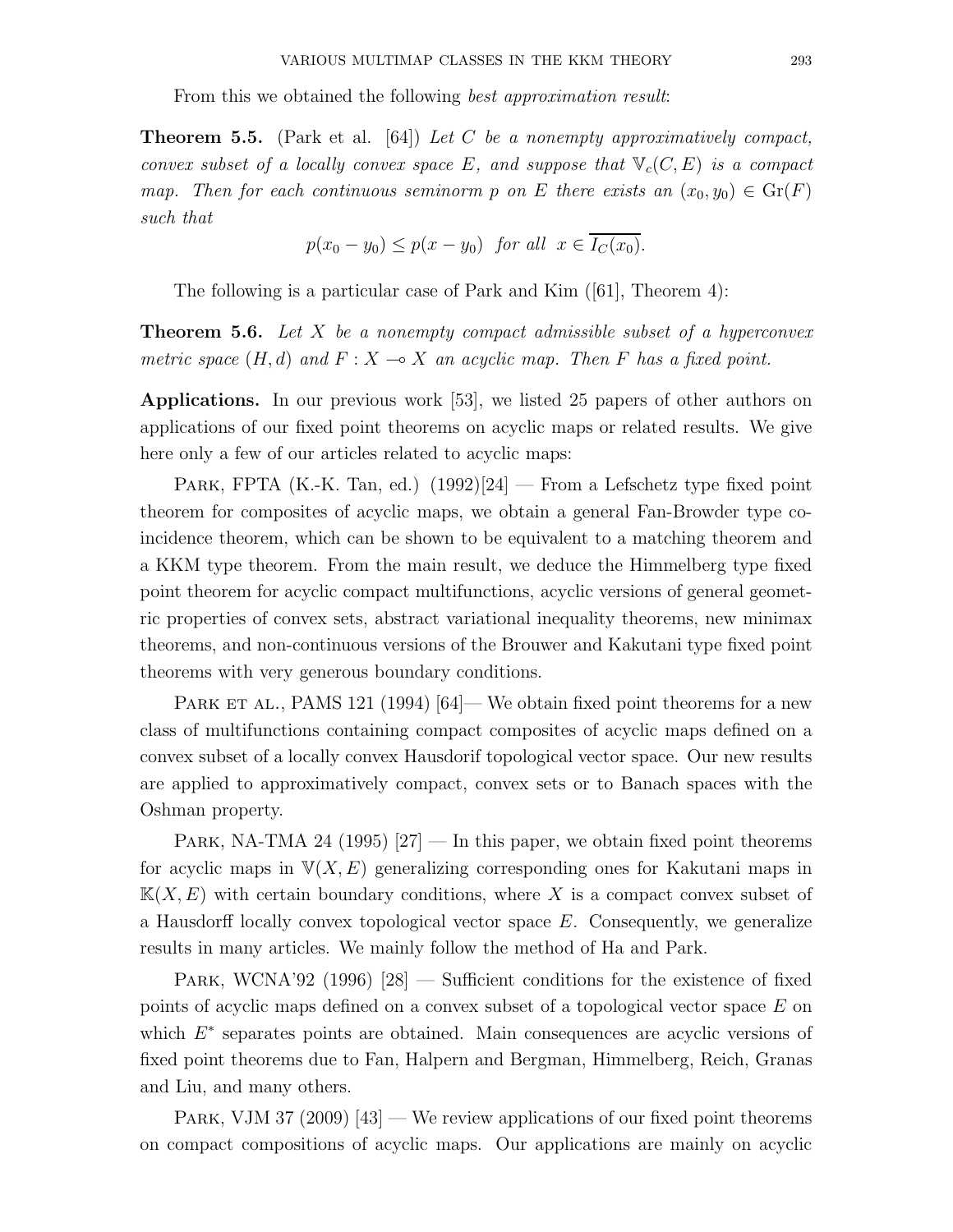polyhedra, locally convex topological vector spaces, admissible (in the sense of Klee) convex sets, and almost convex or Klee approximable sets in topological vector spaces. Those applications are concerned with general equilibrium problems like as (collective) fixed point theorems, the von Neumann type intersection theorems, the von Neumann type minimax theorems, the Nash type equilibrium theorems, cyclic coincidence theorems, best approximation theorems, (quasi-) variational inequalities, and the Gale-Nikaido-Debreu theorem. Finally, we briefly introduce some related results mainly appeared in other author's works.

# 6. ADMISSIBLE MULTIMAP CLASS  $\mathfrak{A}^{\kappa}_c$

The following 1961 KKM Lemma of Ky Fan is one of the most important milestone on the history of the KKM theory:

**Lemma 5.1.** (Fan [9]) Let X be an arbitrary set in a Hausdorff topological vector space Y. To each  $x \in X$ , let a closed set  $F(x)$  in Y be given such that the following two conditions are satisfied:

(i) The convex hull of any finite subset  $\{x_1, x_2, \dots, x_n\}$  of X is contained in  $\bigcup_{i=1}^n F(x_i)$ .

(ii)  $F(x)$  is compact for at least one  $x \in X$ . Then  $\bigcap_{x\in X} F(x) \neq \emptyset$ .

The Lemma was followed by a large number of applications, generalizations, and modifications. In order to unify such generalizations, we introduced the following:

Let X and Y be topological spaces. In the following, a *polytope* is a homeomorphic image of a simplex. The following due to the author is well-known:

**Definition.** An *admissible class*  $\mathfrak{A}_{c}^{\kappa}(X, Y)$  of maps  $T : X \to Y$  is the one such that, for each compact subset K of X, there exists a map  $S \in \mathfrak{A}_{c}(K, Y)$  satisfying  $S(x) \subset T(x)$  for all  $x \in K$ ; where  $\mathfrak{A}_c$  is consisting of finite compositions of maps in  $\mathfrak{A}$ , and  $\mathfrak{A}$  is a class of maps satisfying the following properties:

- (1)  $\mathfrak A$  contains the class  $\mathbb C$  of (single-valued) continuous functions;
- (2) each  $F \in \mathfrak{A}_c$  is u.s.c. and compact-valued; and

(3) for each polytope P, each  $T \in \mathfrak{A}_c(P, P)$  has a fixed point, where the intermediate spaces of compositions are suitably chosen for each A.

Example. Examples of the function space  $\mathfrak A$  are the classes of continuous functions C, the Kakutani maps K, the Aronszajn maps M (with  $R_{\delta}$  values), the acyclic maps V, the Powers maps  $V_c$ , the O'Neil maps N (continuous with values of one or m acyclic components, where m is fixed), the approachable maps  $\mathbb A$  (whose domains and codomains are subsets of uniform spaces), admissible maps of Górniewicz, the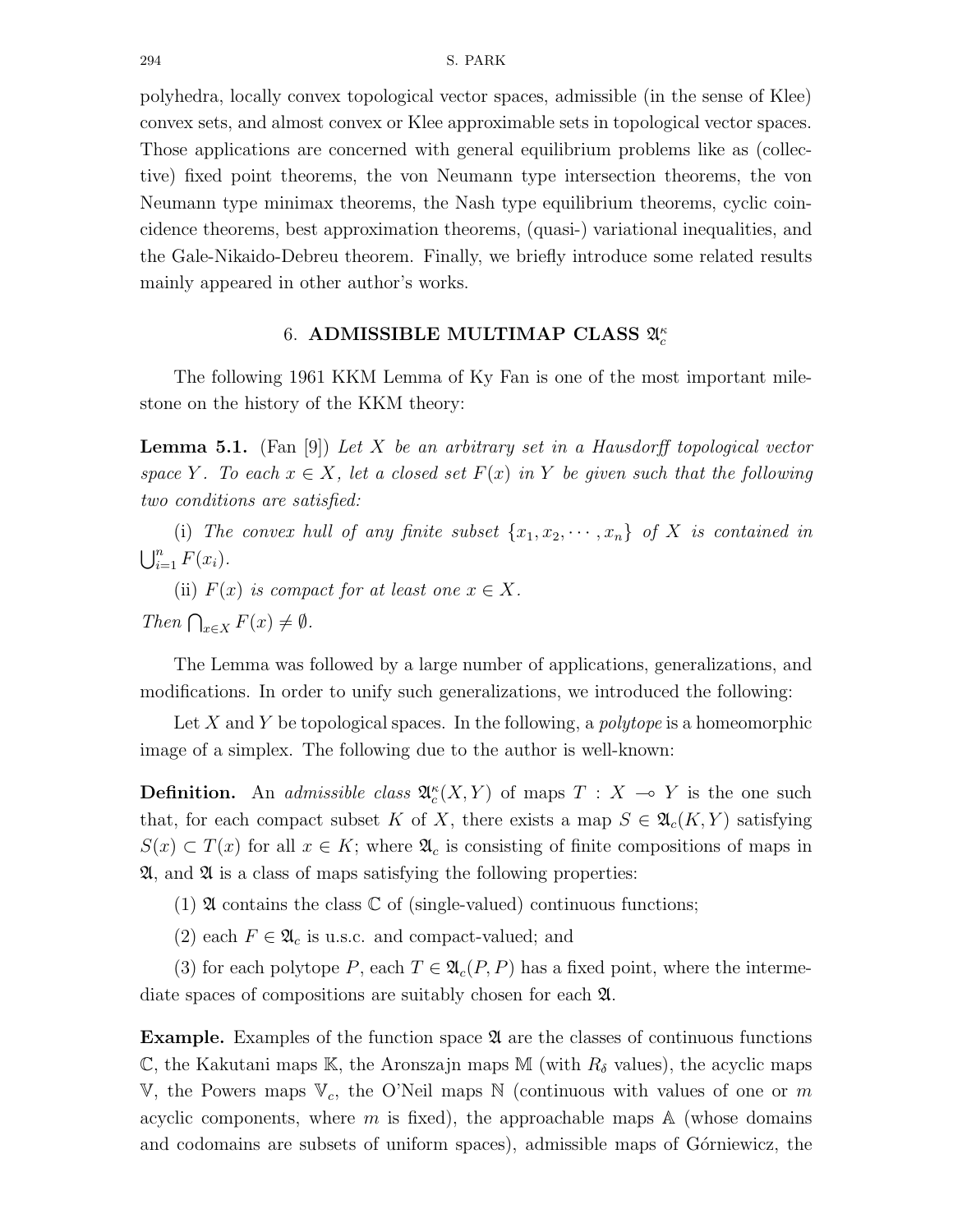Simons maps  $\mathbb{K}_c$ ,  $\sigma$ -selectionable maps of Haddad and Lasry, permissible maps of Dzedzej, and others. Further, the Fan-Browder maps (codomains are convex sets), locally selectionable maps having convex values,  $\mathbb{K}^+_c$  due to Lassonde,  $\mathbb{V}^+_c$  due to Park et al., and approximable maps  $\mathbb{A}_c^{\kappa}$  due to Ben-El-Mechaiekh and Idzik are examples of the function space  $\mathfrak{A}_{c}^{\kappa}$ .

For the literature, see Park [26, 29, 30], Park and H. Kim [60, 62, 63] and the references therein.

The following is one of the earliest generalizations and unifies so many generalizations of Ky Fan's 1961 KKM Lemma:

**Theorem 5.2.** (Park [26]) Let  $(X, D)$  be a convex space, Y a Hausdorff space, and  $F \in \mathfrak{A}_{c}^{\kappa}(X, Y)$ . Let  $G: D \to 2^Y$  be a multifunction such that

(1) for each  $x \in D$ ,  $G(x)$  is compactly closed in Y;

(2) for any  $N \in \langle D \rangle$ ,  $F(\text{co } N) \subset G(N)$ ; and

(3) there exist a nonempty compact subset K of Y and, for each  $N \in \langle D \rangle$ , a compact D-convex subset  $L_N$  of X containing N such that  $F(L_N) \cap \bigcap \{G(x) \mid x \in$  $L_N \cap D$   $\subset K$ .

Then  $F(X) \cap K \cap \bigcap \{G(x) \mid x \in D\} \neq \emptyset$ .

After this one, there have appeared more elegant and general KKM type theorems on abstract convex spaces. In fact, Theorem 5.2 was extended to G-convex spaces by Park and Kim [61, 63], and to abstract convex spaces and the map class  $\mathcal{RC}$  by Park [39].

Applications. The admissible class due to Park was first applied to the KKM theory and fixed point problems. Later many authors applied the class to various problems. In fact, 19 papers on such applications were introduced in [53]. Here we give the contents of some of typical works applying our admissible class.

PARK AND H.KIM, PCNS-SNU 18 (1993)  $[60]$  – The first author introduced certain general classes of upper semicontinuous multimaps defined on convex spaces which were shown to be adequate to establish theories on fixed points, coincidence points, KKM maps, variational inequalities, best approximations, and many others. Later we found that, in certain cases, the convex spaces can be replaced by new classes of more general spaces. In this paper we collect examples of such classes of multimaps and generalized convex spaces. Some fundamental properties of such examples are also discussed.

PARK AND H. KIM, JMAA 197 (1996)  $[63]$  — We defined admissible classes of maps which are general enough to include composites of maps appearing in nonlinear analysis or algebraic topology, and generalized convex spaces which are generalizations of many general convexity structures. In this paper we obtain a coincidence theorem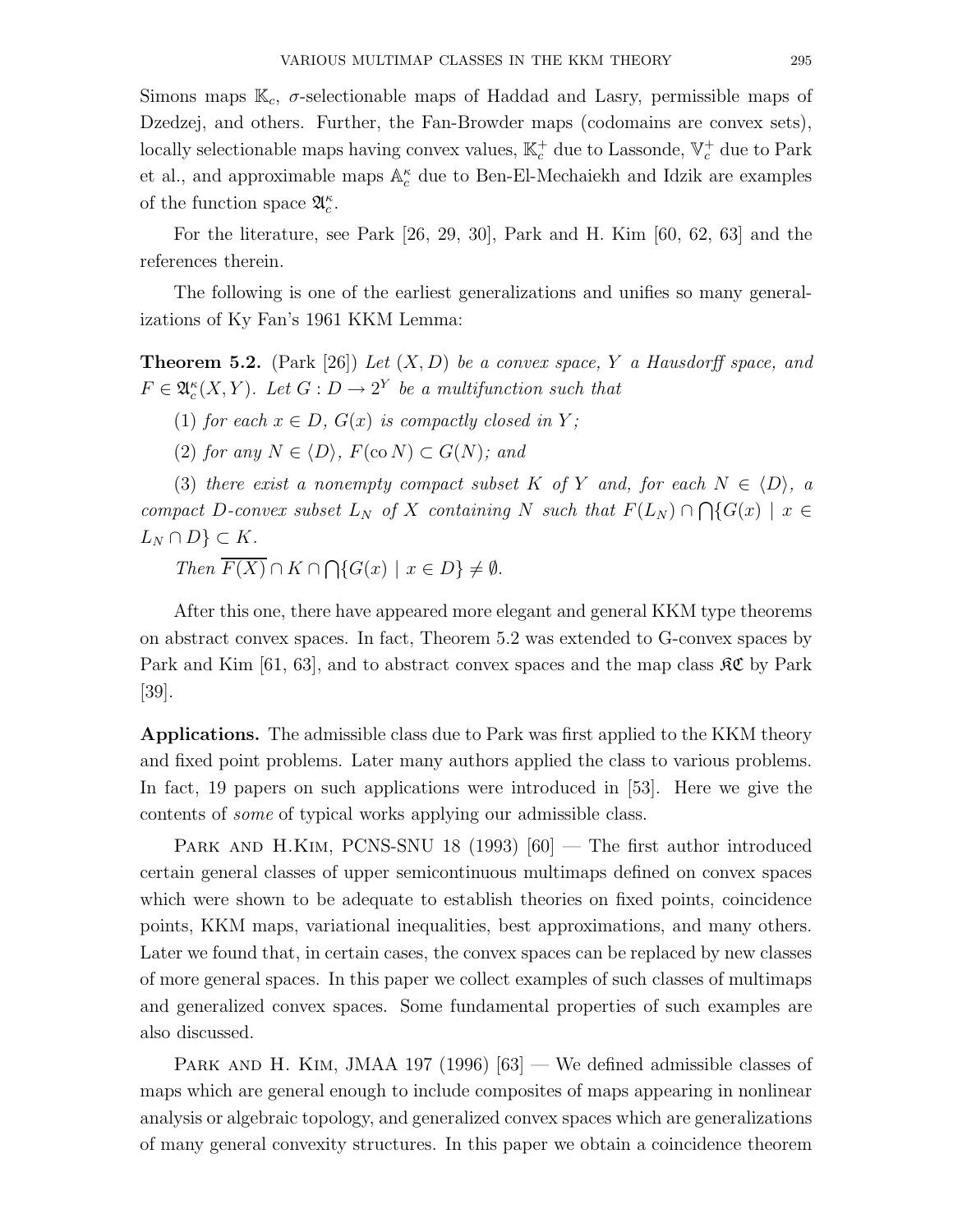### 296 S. PARK

for admissible maps defined on generalized convex spaces. Our new result is applied to obtain an abstract variational inequality, a KKM type theorem, and fixed point theorems.

AGARWAL AND O'REGAN, TMNA 21 (2003)  $[1]$  — This paper presents a continuation theory for  $\mathfrak{A}_{c}^{\kappa}$  maps. The analysis is elementary and relies on properties of retractions and fixed point theory for selfmaps. Also its authors present a separate theory for a certain subclass of  $\mathfrak{A}_c^\kappa$  maps, namely the PK maps.

AGARWAL AND O'REGAN, Comm. Math. XLIV $(1)$   $(2004)$   $[2]$  — New fixed point theory is presented for compact  $\mathfrak{A}_c^{\kappa}(X,X)$  maps where X is an admissible subset of a t.v.s. The aim of this paper is to generalize results of [30, 4] and others. The authors defined extension spaces (ES), ES admissible subsets, Borsuk ES admissible subsets, Klee approximable extension spaces (KAES), Borsuk KAES admissible spaces, q-Borsuk KAES admissible subsets, etc. They show that any compact  $\mathfrak{A}_{c}^{\kappa}(X,X)$  map on these spaces has a fixed point. Finally, they present a continuation theorem for particular types of admissible spaces considered in previous works of Park.

Agarwal and O'Regan, FPTA (2009) [3] — The authors present new Leray-Schauder alternatives, Krasnoselskii and Lefschetz fixed point theory for multimaps between Frèchet spaces. As an application they show that their results are directly applicable to establish the existence of integral equations over infinite intervals.

AGARWAL ET AL., Asia-European J. Math. 4 (2011)  $|5|$  — The authors present new fixed point theorems for  $\mathfrak{A}_c^{\kappa}$ -admissible maps acting on locally convex t.v.s. They considered multimaps need not be compact, and merely assume that multimaps are weakly compact and map weakly compact sets into relatively compact sets. Their fixed point results are obtained under Schauder, Leray-Schauder and Furi-Pera type conditions.

O'Regan, AMC 219 (2012) [18] —- Several continuation principles in a variety of settings are presented which guarantee the existence of coincidence points for a general class of multimaps. Recall  $\mathfrak{A}_{c}^{\kappa}$  is closed under compositions. The class  $\mathfrak{A}_{c}^{\kappa}$ contains almost all the well-known maps in the literature. It is also possible to consider more general maps and in this paper the author considers a class A of maps.

### 7. BETTER ADMISSIBLE MULTIMAP CLASS B

The following is the concept of a slightly new multimap classes related to the KKM theory:

**Definition.** Let  $X$  and  $Y$  be topological spaces. We define the better admissible multimap class  $\mathfrak{B}$  of maps from X into Y as follows:

 $F \in \mathfrak{B}(X,Y) \Longleftrightarrow F : X \multimap Y$  is a map such that, for any natural  $n \in \mathbb{N}$ , any continuous function  $\phi : \Delta_n \to X$ , and any continuous function  $p : F\phi(\Delta_n) \to \Delta_n$ ,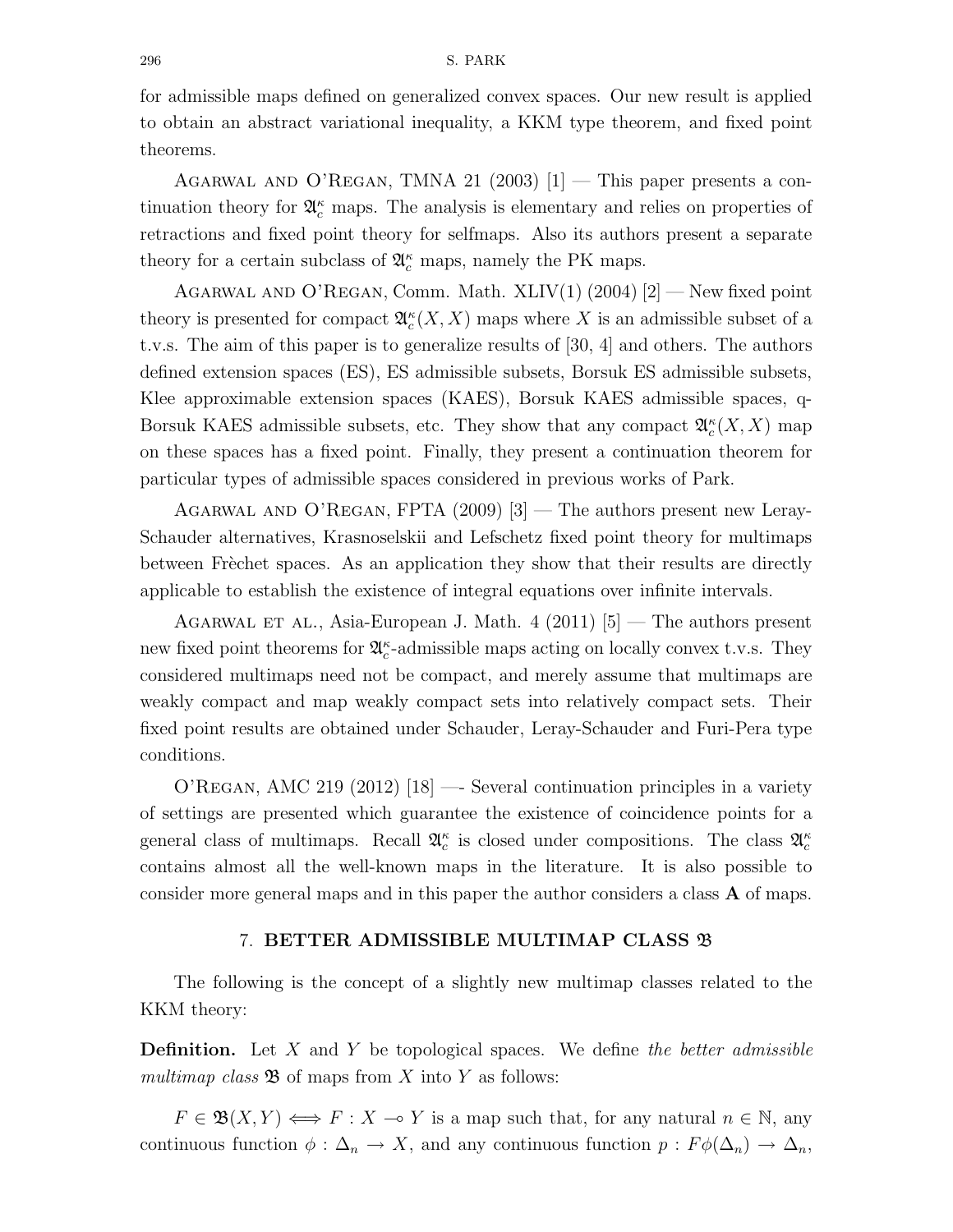the composition

$$
\Delta_n \xrightarrow{\phi} \phi(\Delta_n) \subset X \xrightarrow{F} F\phi(\Delta_n) \xrightarrow{p} \Delta_n
$$

has a fixed point.

**Proposition 7.1.** For any topological spaces X, Y, we have  $\mathfrak{A}_{c}^{\kappa}(X, Y) \subset \mathfrak{B}(X, Y)$ .

When  $X$  is a subset of an abstract convex space, the preceding definition reduces to the following previous one in [45]:

**Definition.** Let  $(E, D; \Gamma)$  be an abstract convex space, X a nonempty subset of E, and Y a topological space. We define the better admissible class  $\mathfrak{B}$  of maps from X into Y as follows:

 $F \in \mathfrak{B}(X,Y) \Longleftrightarrow F : X \multimap Y$  is a map such that, for any  $\Gamma_N \subset X$ , where  $N \in$  $\langle D \rangle$  with the cardinality  $|N| = n+1$ , and for any continuous function  $p : F(\Gamma_N) \to \Delta_n$ , there exists a continuous function  $\phi_N : \Delta_n \to \Gamma_N$  such that the composition

$$
\Delta_n \xrightarrow{\phi_N} \Gamma_N \xrightarrow{F|_{\Gamma_N}} F(\Gamma_N) \xrightarrow{p} \Delta_n
$$

has a fixed point. Note that  $\Gamma_N$  can be replaced by the compact set  $\phi_N(\Delta_n) \subset X$ .

This concept extends the corresponding one for G-convex spaces appeared in [38], where lots of examples were given.

The above definition also works for  $\phi_A$ -spaces  $(X, D; \Gamma)$  with  $\Gamma_A := \phi_A(\Delta_n)$  for  $A \in \langle D \rangle$  with the cardinality  $|A| = n + 1$ .

Let X be a convex space and Y a Hausdorff space. More early in 1997 [19], we introduced a 'better' admissible class  $\mathfrak B$  of multimaps as follows:

 $F \in \mathfrak{B}(X,Y) \iff F : X \to Y$  such that, for any polytope P in X and any continuous map  $f : F(P) \to P$ ,  $f(F|_P)$  has a fixed point.

The following KKM theorem is due to the author [29, Theorem 3]:

**Theorem 7.2.** Let X be a convex space, Y a Hausdorff space,  $F \in \mathfrak{B}(X,Y)$  a compact map, and  $S: X \rightarrow Y$  a map. Suppose that

(1) for each  $x \in X$ ,  $S(x)$  is closed; and

(2) for each  $N \in \langle X \rangle$ ,  $F(\text{co } N) \subset S(N)$ .

Then  $F(X) \cap \bigcap \{S(x) \mid x \in X\} \neq \emptyset$ .

Later this KKM theorem was applied to a minimax inequality related to admissible multimaps, from which we deduced generalized versions of lopsided saddle point theorems, fixed point theorems, existence of maximizable linear functionals, the Warlas excess demand theorem, and the Gale-Nikaido-Debreu theorem.

**Example.** For a G-convex space  $(X, D; \Gamma)$  and any space Y, an admissible class  $\mathfrak{A}_c^{\kappa}(X,Y)$  is a subclass of  $\mathfrak{B}(X,Y)$ . There are maps in  $\mathfrak{B}$  not belonging to  $\mathfrak{A}_c^{\kappa}$ , for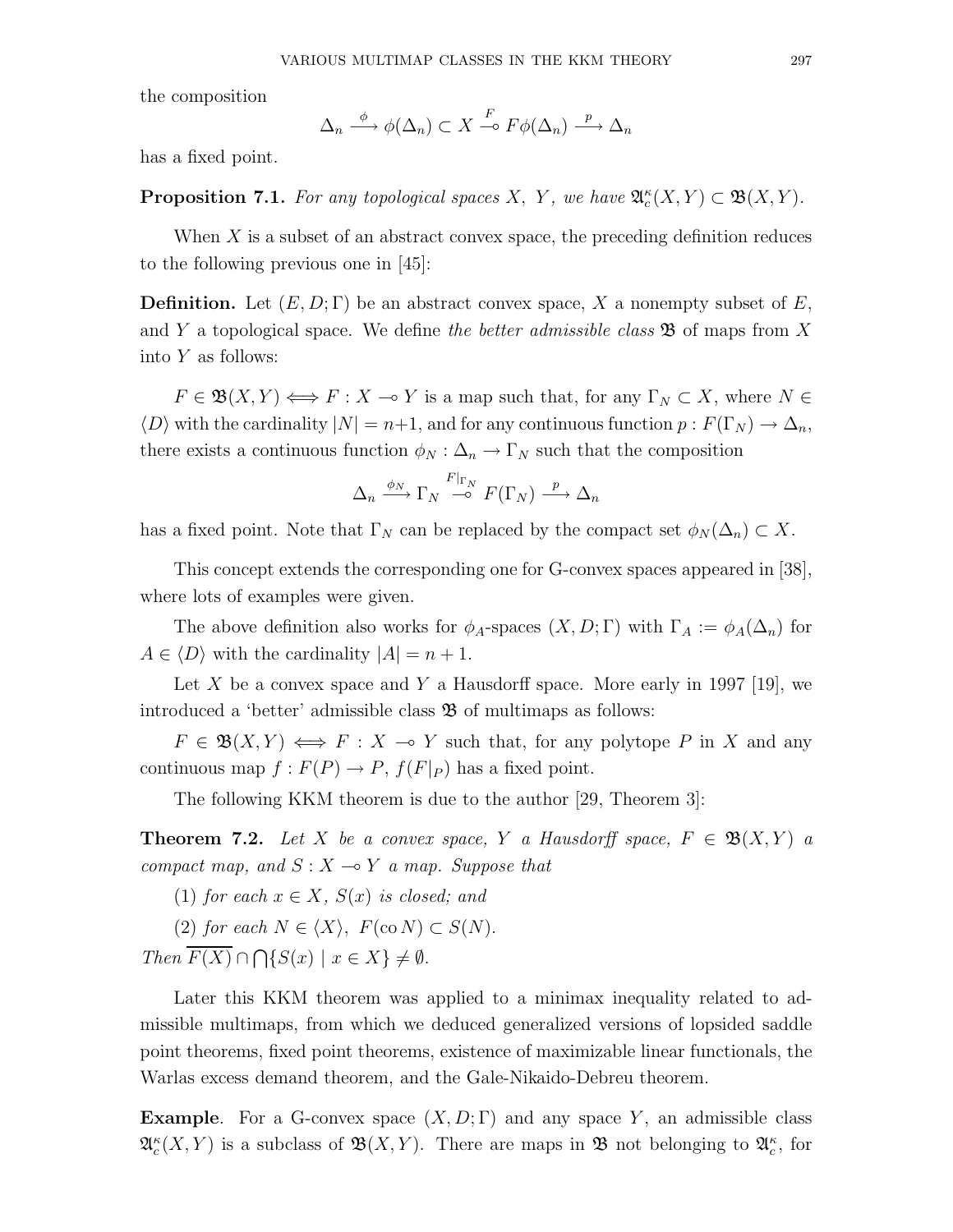example, the connectivity map due to Nash and Girolo; see [30]. Some other examples; see [48].

Recall that a nonempty subset  $X$  of a t.v.s.  $E$  is said to be *admissible* (in the sense of Klee) provided that, for every nonempty compact subset  $K$  of  $X$  and every 0-neighborhood  $V \in \mathcal{V}$ , there exists a continuous function  $h: K \to X$  such that  $x - h(x) \in V$  for all  $x \in K$  and  $h(K)$  is contained in a finite dimensional subspace L of  $E$ .

In 1998, we obtained the following [30, Theorem 10.1]:

**Theorem 7.3.** Let E be a Hausdorff t.v.s. and X an admissible (in the sense of Klee) convex subset of E. Then any compact closed map  $F \in \mathfrak{B}(X,X)$  has a fixed point.

In [30], it was shown that Theorem 7.3 subsumes more than sixty known or possible particular cases and generalizes them in terms of the involving spaces and multimaps as well. Later, further examples of maps in the class  $\mathfrak{B}$  were known.

It is not known whether the admissibility of X can be eliminated in Theorem 7.3. However, Theorem 7.3 can be generalized by switching the admissibility of domain of the map to the Klee approximability of its ranges as follows:

Let X be a subset of a t.v.s. E. A compact subset K of X is said to be Klee approximable into X if for any  $V \in \mathcal{V}$ , there exists a continuous function  $h: K \to X$ such that  $x - h(x) \in V$  for all  $x \in K$  and  $h(K)$  is contained in a polytope in X.

Example. We give some examples of Klee approximable sets:

(1) If a subset X of E is admissible (in the sense of Klee), then every compact subset K of X is Klee approximable into  $E$ .

(2) Any polytope in a subset X of a t.v.s. is Klee approximable into X.

(3) Any compact subset K of a convex subset X in a locally convex t.v.s. is Klee approximable into X.

(4) Any compact subset K of a convex and locally convex subset X of a t.v.s. is Klee approximable into  $X$ .

(5) Any compact subset K of an admissible convex subset X of a t.v.s. is Klee approximable into X.

(6) Let X be an almost convex dense subset of an admissible subset Y of a t.v.s.  $E$ . Then every compact subset K of Y is Klee approximable into X.

Note that  $(6) \Rightarrow (5) \Rightarrow (4) \Rightarrow (3)$ .

In 2004 [35], Theorem 7.3 is generalized as follows:

**Theorem 7.4.** Let X be a subset of a Hausdorff t.v.s. E and  $F \in \mathfrak{B}(X,X)$  a compact closed multimap. If  $F(X)$  is Klee approximable into X, then F has a fixed point.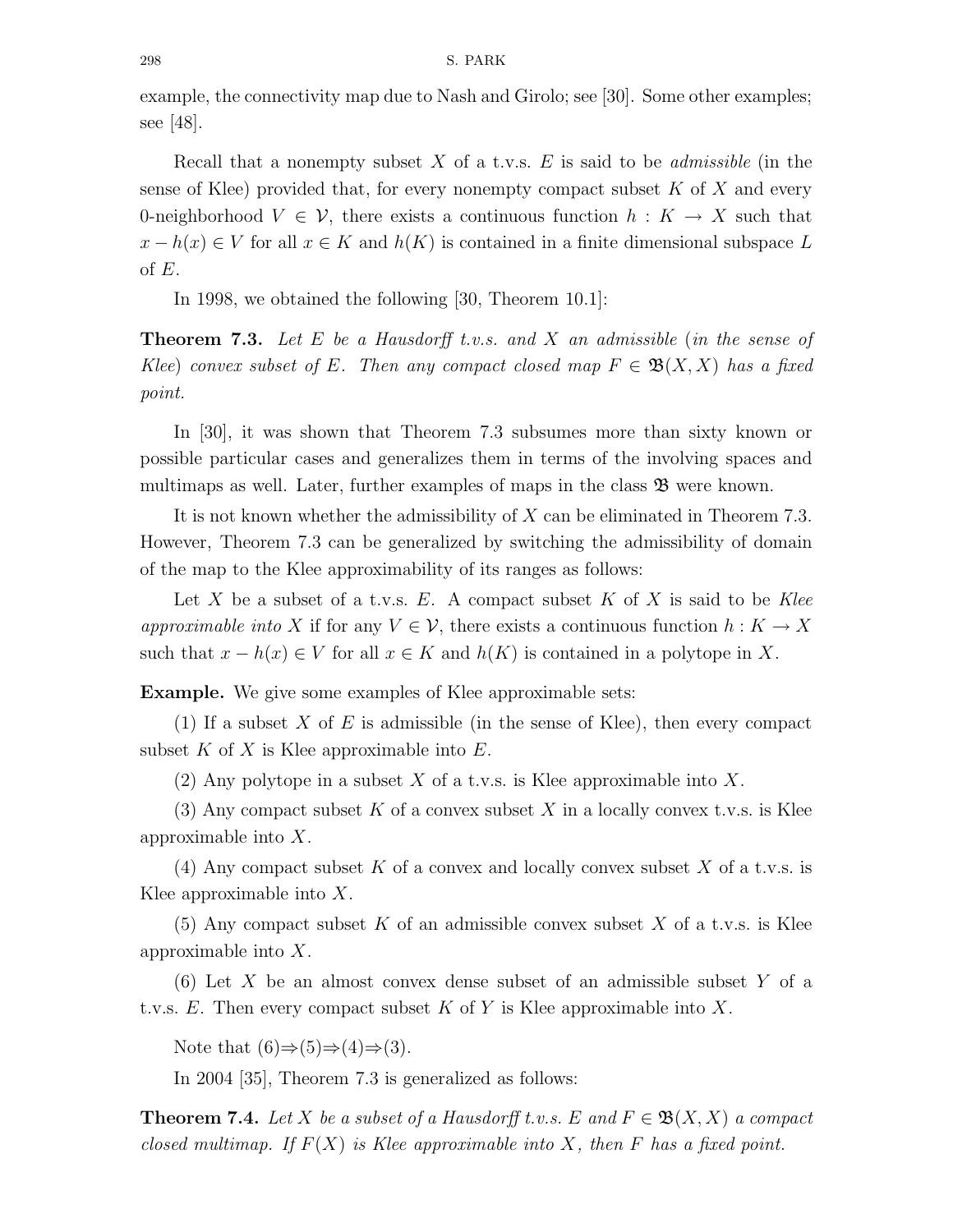The following are obtained in 2007 [38], where it should be  $\mathfrak{B}^p = \mathfrak{B}$ :

**Corollary 7.5.** Let X be an almost convex admissible subset of a Hausdorff t.v.s.  $E$ and  $F \in \mathfrak{B}(X,X)$  a compact closed map. Then F has a fixed point.

Corollary 7.6. Let X be an almost convex subset of a locally convex Hausdorff t.v.s. E and  $F \in \mathfrak{B}(X,X)$  a compact closed map. Then F has a fixed point.

One of the most simple known example is that every compact continuous selfmap on an almost convex subset in a Euclidean space has a fixed point. This generalizes the Brouwer fixed point theorem.

Moreover, since the class  $\mathfrak{B}(X,X)$  contains a large number of special types of function spaces, we can apply Theorem 7.4 to them. For example, since any Kakutani map belongs to  $\mathfrak{B}$ , Theorem 7.4 and Corollaries 7.5 and 7.6 can be applied to them.

Applications. In [53], 26 papers on applications of the better admissible maps or the KKM admissible maps were introduced. Here we give the contents of some of typical works on applications of our better admissible multimap classes:

PARK, NA 30 (1997)  $[29]$  — Recently, in a sequence of papers, the author introduced the admissible classes  $\mathfrak{A}_{c}^{\kappa}$  of multimaps, which are large enough to include most of multimaps appearing in nonlinear analysis and algebraic topology. In this paper, we define a new 'better' admissible class  $\mathfrak{B}$  of multimaps.

In Section 2, we obtain a basic coincidence theorem for the class B. Section 3 deals with a matching theorem and KKM theorem, which are basis of the KKM theory and have many applications. In Sections 4 and 5, we deduce fixed point theorems for compact or condensing multimaps in  $\mathfrak{B}$  or in some related classes of multimaps.

PARK, JMAA 329 (2007)  $[37]$  — We obtain new fixed point theorems on multimaps in the class  $\mathfrak{B}^p$  defined on almost convex subsets of topological vector spaces. Our main results are applied to deduce various fixed point theorems, coincidence theorems, almost fixed point theorems, intersection theorems, and minimax theorems. Consequently, our new results generalize well-known works of Kakutani, Fan, Browder, Himmelberg, Lassonde, and others.

PARK, PanAm. Math. J. 18 (2008)  $[40]$  — Using recent results in analytical fixed point theory, some known basic fixed point and coincidence theorems for families of multimaps are generalized and improved by removing some redundant restrictions. Especially, the author is mainly concerned with the class of locally selectionable multimaps having convex values instead of the Fan-Browder maps, which played main role in a number of previous works.

BALAJ AND LIN, NA 73 (2010)  $[7]$  – Theorem 7.2 is equivalent to some existence theorems of variational inclusion problems. These are applied to existence theorems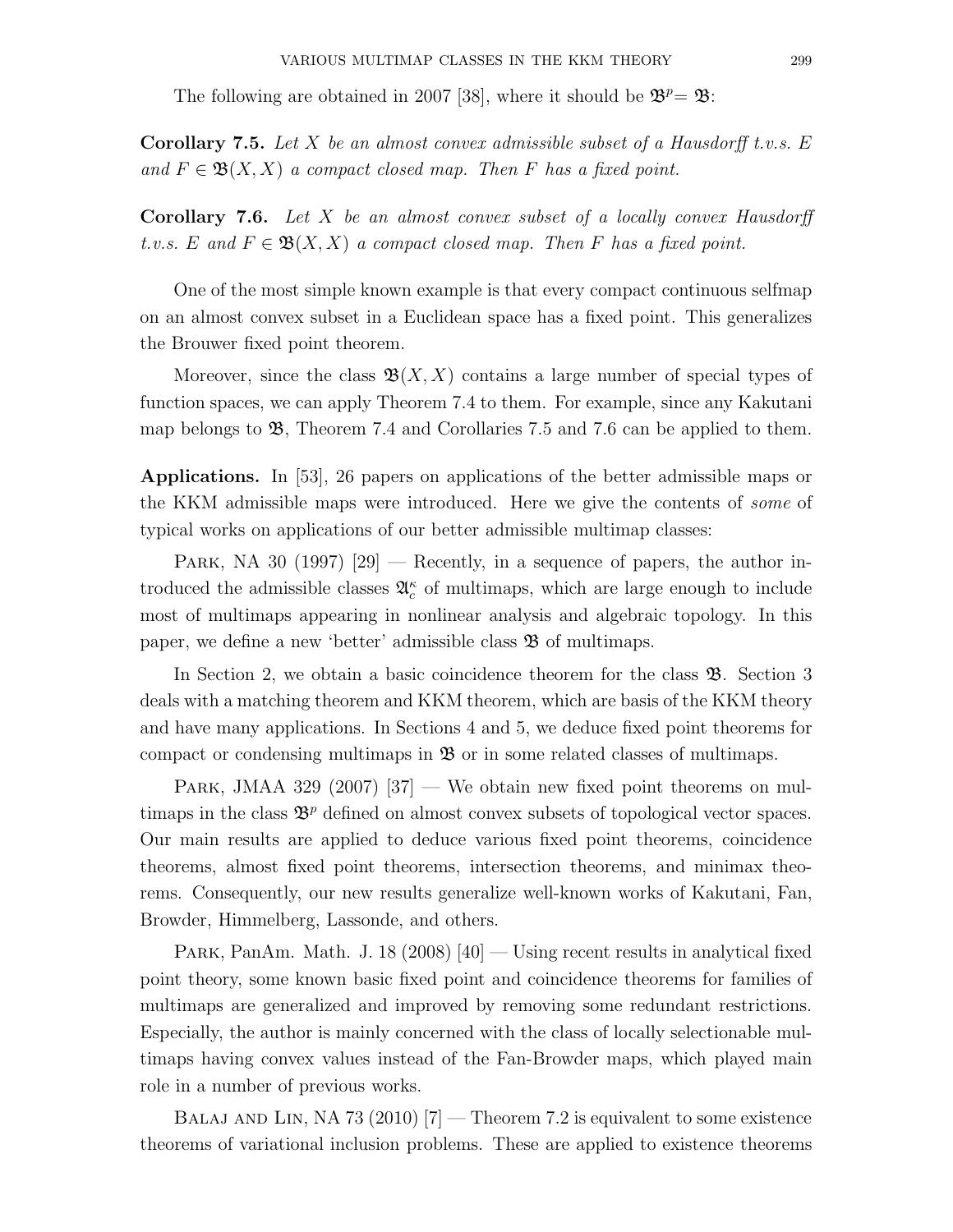of common fixed point, generalized maximal element theorems, a general coincidence theorems and a section theorem.

O'REGAN AND PERÁN, JMAA 380 (2011)  $[20]$  – The authors set out a rigorous presentation of Park's class of admissible multimaps, within the general framework of multimaps between topological spaces, using a broad definition of convexity. In addition, they obtain a fixed point theorem for better admissible multimaps defined on a proximity space via the Samuel-Smirnov compactification.

Lu AND ZHANG, CMA 64 (2012)  $[16]$  – The authors introduced the concept of FWC-spaces (short form of finite weakly convex spaces) as a unified form of many known modifications of G-convex spaces and the better admissible class of multimaps on them. Note that these new concepts are inadequately defined and that no results on them can be true.

Note that their FWC-spaces are simply  $\phi_A$ -spaces due to Park.

O'Regan and Shahzad, AFPT 2 (2012) [21] — A new Krasnoselskii fixed point result is presented for weakly sequentially upper semicontinuous maps. The proof is immediate from results of O'Regan. The authors also extend the results for a general class of maps, namely the  $\mathfrak{B}^{\kappa}$  maps of Park.

O'REGAN, AA 92 (2013)  $[19]$  — The author presents a definition of d-essential and d-L-essential maps in completely regular topological spaces and establishes a homotopy property for both d-essential and  $d$ -L-essential maps. Also using the notion of extendability, he presents new continuation theorems.

### 8. KKM ADMISSIBLE MULTIMAP CLASSES RC, RO

Recall that, early in 1994 [26], for a convex space  $(X, D)$  and a Hausdorff space Y, it was indicated that an acyclic map  $F : X \multimap Y$  and later, more generally, a map  $F \in \mathfrak{A}_{c}^{\kappa}(X, Y)$  belongs to the class  $\mathfrak{RC}$ . This was the origin of the study of the so-called KKM admissible class of multimaps. Later, in 1997 [63], the fact was extended to G-convex spaces  $(X, D; \Gamma)$  instead of convex spaces.

Since then, in the KKM theory on abstract convex spaces, there have appeared multimap classes  $\mathfrak{A}_{c}^{\kappa}$ , KKM, S-KKM, s-KKM,  $\mathfrak{B}$ ,  $\mathfrak{K}$ ,  $\mathfrak{K}$ C,  $\mathfrak{K}$ D, and various modifications of them. Park [45] reviewed certain mutual relations among such spaces. In fact, the author showed that the multimap class S-KKM is included in the class  $\mathcal{RC}$ , and that most of known fixed point theorems on  $s$ -KKM maps follow from the corresponding ones on  $\mathfrak{B}$ -maps. Consequently, the author could unify all the classes KKM, S-KKM and  $s$ -KKM to  $\Re \mathfrak{C}$ -maps. Note that compact closed maps in the classes KKM and s-KKM belong to the class  $\mathfrak{B}$ ; see [35].

The following is known [40, Lemma 6]:

**Proposition 8.1.** Let  $(E, D; \Gamma)$  be a G-convex space and Z a topological space. Then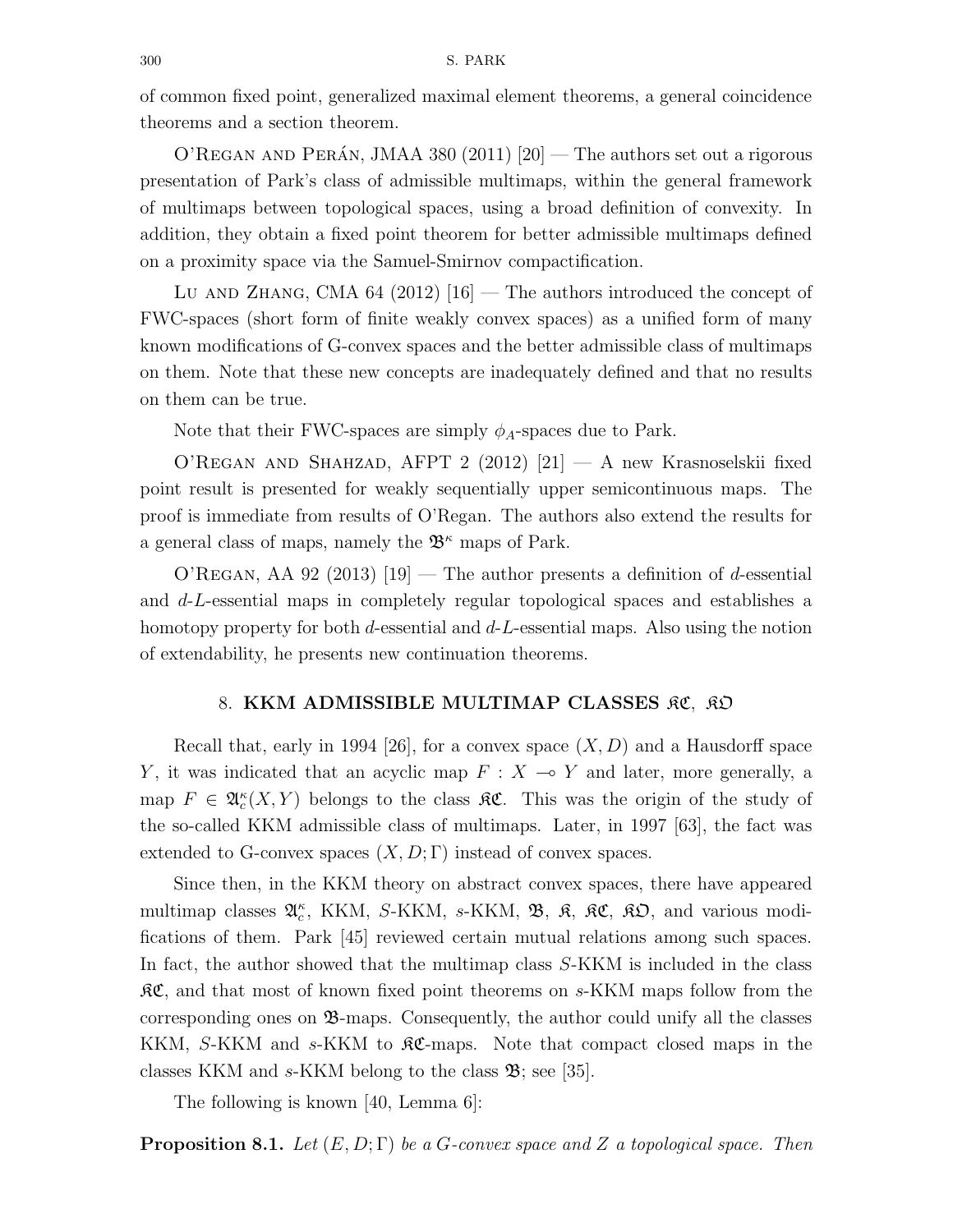- (1)  $\mathbb{C}(E, Z) \subset \mathfrak{A}_{c}^{\kappa}(E, Z) \subset \mathfrak{B}(E, Z);$
- $(2)$   $\mathbb{C}(E, Z) \subset \mathfrak{RC}(E, Z) \cap \mathfrak{RD}(E, Z);$  and
- (3)  $\mathfrak{A}_{c}^{\kappa}(E, Z) \subset \mathfrak{RC}(E, Z) \cap \mathfrak{RO}(E, Z)$  if Z is Hausdorff.

Consider the following condition for a G-convex space  $(E \supset D; \Gamma)$ :

(\*)  $\Gamma_{\{x\}} = \{x\}$  for each  $x \in D$ ; and, for each  $N \in \langle D \rangle$  with the cardinality  $|N| =$  $n+1$ , there exists a continuous function  $\phi_N : \Delta_n \to \Gamma_N$  such that  $\phi_N(\Delta_n) = \Gamma_N$ and that  $J \in \langle N \rangle$  implies  $\phi_N(\Delta_J) = \Gamma_J$ .

Note that every convex space satisfies the condition (∗). We had the following [40, Theorem 16]:

**Theorem 8.2.** Let  $(E, D; \Gamma)$  be a G-convex space and Z a topological space.

(1) If Z is a Hausdorff space, then every compact map  $F \in \mathfrak{B}(E, Z)$  belongs to  $\mathfrak{RC}(E,Z)$ .

(2) If  $F : E \multimap Z$  is a closed map such that  $F \phi_N \in \mathfrak{RC}(\Delta_n, Z)$  for any  $N \in \langle D \rangle$ with the cardinality  $|N| = n + 1$ , then  $F \in \mathfrak{B}(E, Z)$ .

(3) In the class of closed maps defined on a G-convex space  $(E \supset D; \Gamma)$  satisfying condition (\*) into a space Z, a map  $F \in \mathfrak{RC}(E, Z)$  belongs to  $\mathfrak{B}(E, Z)$ .

**Remark.** In (2), note that for any map  $F \in \mathfrak{A}_{c}^{\kappa}(E, Z)$ , we have  $F \phi_N \in \mathfrak{A}_{c}^{\kappa}(\Delta_n, Z) \subset$  $\mathfrak{RC}(\Delta_n, Z) \cap \mathfrak{RO}(\Delta_n, Z)$  when Z is Hausdorff; see [13].

The following are [40, Corollaries 16.1 and 16.2], respectively.

Corollary 8.3. In the class of compact closed maps defined on a G-convex space  $(E \supset D; \Gamma)$  satisfying condition (\*) into a Hausdorff space Z, two subclasses  $\mathfrak{SC}(E, Z)$ and  $\mathfrak{B}(E, Z)$  are identical.

**Corollary 8.4.** In the class of compact closed maps defined on a convex space  $(X, D)$ into a Hausdorff space Z, two subclasses  $\mathcal{RC}(X, Z)$  and  $\mathcal{B}(X, Z)$  are identical.

Remark. 1. This is noted in [29] by a different method. In view of Corollary 8.4, the class  $\mathfrak B$  is favorable to use for convex spaces since it has already plenty of examples and is much easier to find examples.

2. Proposition 8.1, Theorem 8.2, and Corollary 8.3 hold also for  $\phi_A$ -spaces  $(X, D; \Gamma)$  with  $\Gamma_A := \phi_A(\Delta_n)$  for  $A \in \langle D \rangle$  with  $|A| = n + 1$ .

**Corollary 8.5.** Let X be a subset of a Hausdorff t.v.s., I a nonempty set,  $s: I \to X$ a map such that  $\cos(I) \subset X$ , and  $T \in s-KKM(I,X,X)$ . If T is closed and compact, then  $T \in \mathfrak{B}(X,X)$ .

*Proof.* Note that  $(X, s(I))$  is a convex space and the class  $s$ -KKM $(I, X, X)$  is  $\mathfrak{SC}(X, X)$ . The conclusion follows from Corollary 8.4.  $\Box$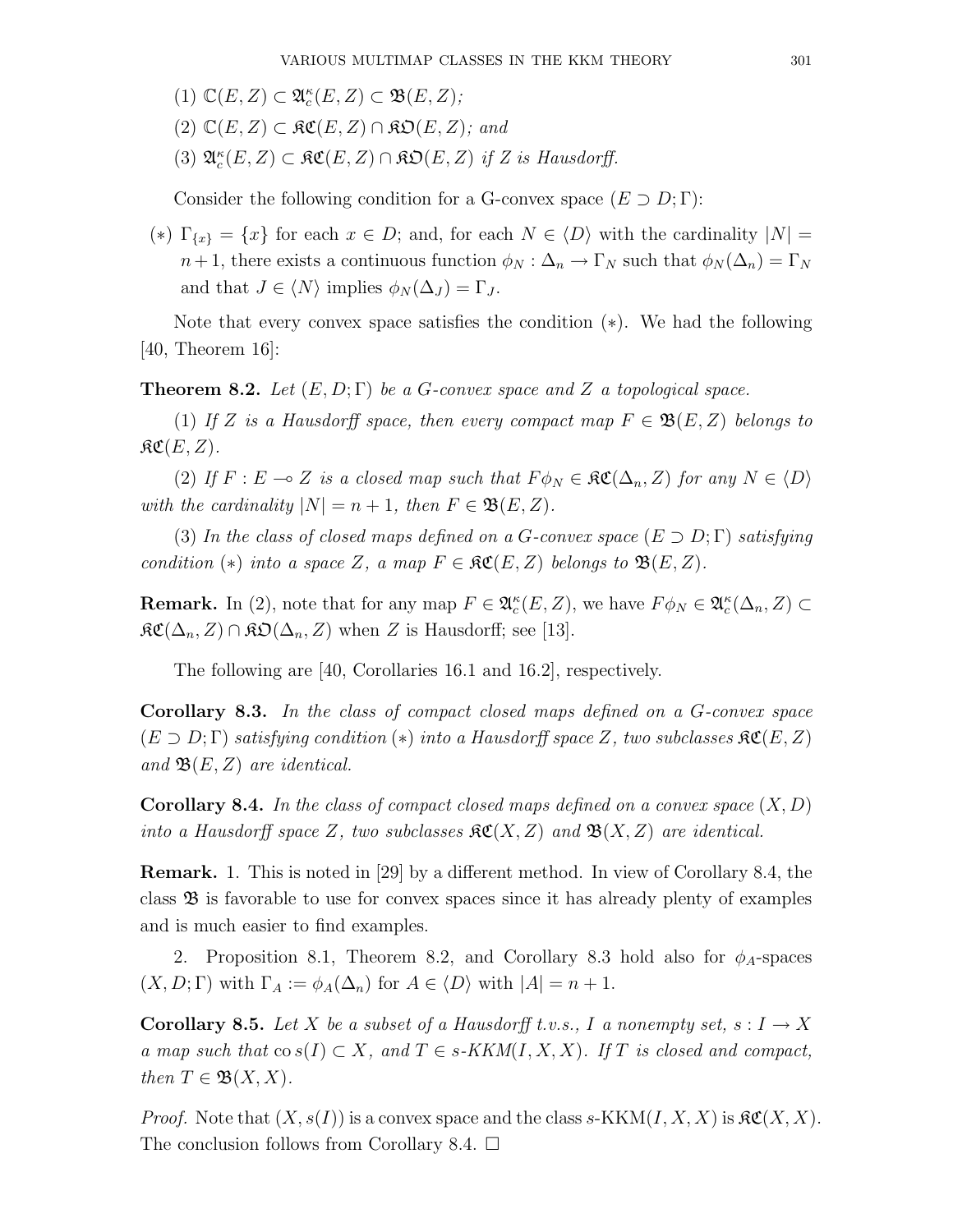In 2004, the author [35] showed that a compact closed s-KKM map from a convex subset of a t.v.s. into itself belongs to **B** whenever  $s: I \to X$  is a surjection.

**Corollary 8.6.** Let X be a subset of a Hausdorff t.v.s., I a nonempty set,  $s: I \to X$ a map such that  $\cos(I) \subset X$ , and Y a Hausdorff space. Then, in the class of closed compact maps, four classes  $\mathcal{RC}(X, Y)$ , KKM $(X, Y)$ , s-KKM $(I, X, Y)$ , and  $\mathcal{B}(X, Y)$ coincide.

*Proof.* For the convex space  $(X, s(I))$ , we have  $\mathcal{RC}(X, Y) = \text{KKM}(X, Y) = \mathfrak{B}(X, Y)$ by Theorem 8.2(1) and (3). Note that  $KKM(X, Y) = s-KKM(I, X, Y)$  by following the proof of [12, Proposition 2.3].  $\Box$ 

In view of Corollary 8.6, all fixed point theorems on s-KKM maps on a Hausdorff t.v.s. are consequences of corresponding ones on B-maps.

Moreover, if  $F: X \to Y$  is a continuous single-valued map or if  $F: X \to Y$  has a continuous selection, then it is easy to check that  $F \in \mathcal{RC}(X, Y) \cap \mathcal{RD}(X, Y)$ . Note that there are many known selection theorems due to Michael and others; see [50].

For convex subsets of a t.v.s., from the KKM principle, we had the following almost fixed point theorems for the class  $\mathfrak{RC}$  and  $\mathfrak{RD}$  [33]:

**Theorem 8.7.** Let X be a convex subset of a t.v.s. E and  $F \in \mathcal{RC}(X, X)$  such that  $F(X)$  is totally bounded. Then for any convex neighborhood V of 0 in E, there exists an  $x_* \in X$  such that  $F(x_*) \cap (x_* + V) \neq \emptyset$ .

**Theorem 8.8.** Let X be a totally bounded convex subset of a t.v.s. E and  $F \in$  $\mathfrak{K} \mathfrak{O}(X,X)$ . Then for each closed convex neighborhood V of 0 in E, there exists an  $x_* \in X$  such that  $F(x_*) \cap (x_* + V) \neq \emptyset$ .

Note that  $E$  is not necessarily Hausdorff in Theorems 8.7 and 8.8. From Theorem 8.7, we immediately have the following with a routine proof:

**Corollary 8.9** Let X be a convex subset of a locally convex Hausdorff t.v.s.  $E$ . Then any compact closed map  $F \in \mathfrak{RC}(X,X)$  has a fixed point.

**Applications.** Some of relatively recent works related the classes  $\mathcal{RC}$  and  $\mathcal{RD}$  are as follows:

SHAHZAD, NA 56 (2004)  $[64]$  — This paper discusses new fixed point and approximation theorems for multimaps in the class S-KKM.

PARK, NAF 11  $(2006)$  [36] — We introduce basic results in the KKM theory on abstract convex spaces and the map classes  $\mathfrak{K}$ ,  $\mathfrak{K}C$ ,  $\mathfrak{K}D$ , and  $\mathfrak{B}$ . We study the nature of Kakutani type maps,  $\mathfrak{B}$ -maps, and  $\mathfrak{K}$ -maps in G-convex spaces; and show that generalizations of the key results in four papers are consequences of the G-convex space theory and the new abstract convex space theory.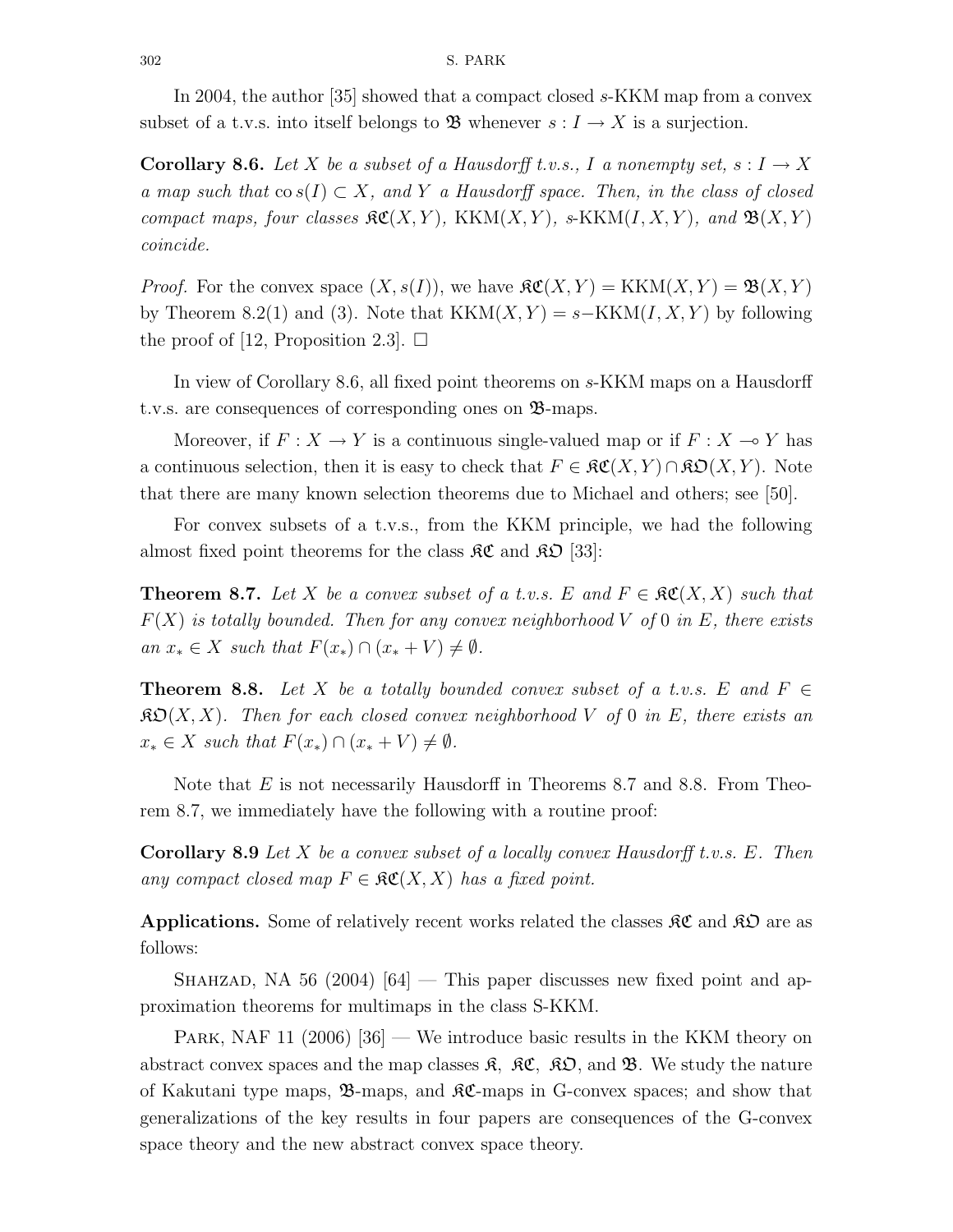AMINI ET AL., NA 66 (2007) [6] — An abstract convex space  $(X, C)$  consists of a nonempty set X and a family C of subsets of X such that X,  $\emptyset \in C$  and  $C_i$ is closed under arbitrary intersections. In this paper the authors introduce the class S-KKM mappings for their abstract convex spaces  $(X, C)$ . They obtain some fixed point theorems for multimaps with the S-KKM property on Φ-spaces.

YANG ET AL., FPTA  $(2011)$   $[67]$  — The authors first prove that the product of a family of LΓ-spaces in the sense of Park is also an LΓ-space. Then, by using a Himmelberg type fixed point theorem in LΓ-spaces due to Park, they establish existence theorems of solutions for systems of generalized quasivariational inclusion problems, systems of variational equations, and systems of generalized quasiequilibrium problems in LΓ-spaces. Applications of the existence theorem of solutions for systems of generalized quasiequilibrium problems to optimization problems are given in LΓ-spaces.

YANG AND HUANG, BKMS 49 (2012)  $[66]$  – A coincidence theorem for a compact  $\mathcal{RC}$ -map is proved in an abstract convex space in the sense of Park. Several more general coincidence theorems for noncompact  $\Re\mathfrak{C}$ -maps are derived in abstract convex spaces. Some examples are given to illustrate the coincidence theorems. As applications, an alternative theorem concerning the existence of maximal elements, an alternative theorem concerning equilibrium problems and a minimax inequality for three functions are proved in abstract convex spaces.

Lu AND HU, JFSA  $(2013)$  [15] — The authors establish a new collectively fixed point theorem in noncompact abstract convex spaces in the sense of Park. As applications of this theorem, they obtain some new existence theorems of equilibria for generalized abstract economies in noncompact abstract convex spaces.

PARK, NACA  $(2016)$  [58] — In the last three decades, we introduced several fixed point theorems for multimap classes on various types of abstract convex spaces. Such are the classes of acyclic maps, the Fan-Browder type maps, admissible maps  $\mathfrak{A}_{c}^{\kappa}$ , better admissible maps  $\mathfrak{B}$ , and the KKM maps  $\mathfrak{K}C$  and  $\mathfrak{K}D$ . In our previous reviews, several hundred papers related to applications of such fixed point theorems were introduced. In the present review, we introduce some recent results in analytical fixed point theory based on our previous works. Most of them are not appeared in our previous reviews.

### 9. BASIC THEOREMS IN THE KKM THEORY

In our KKM theory on abstract convex spaces given in [40, 49], there exist some basic theorems from which we can deduce several equivalent formulations and useful applications. In this section, we introduce some of such basic theorems in [40].

We begin with the following prototype of KKM type theorems on the finite intersection property: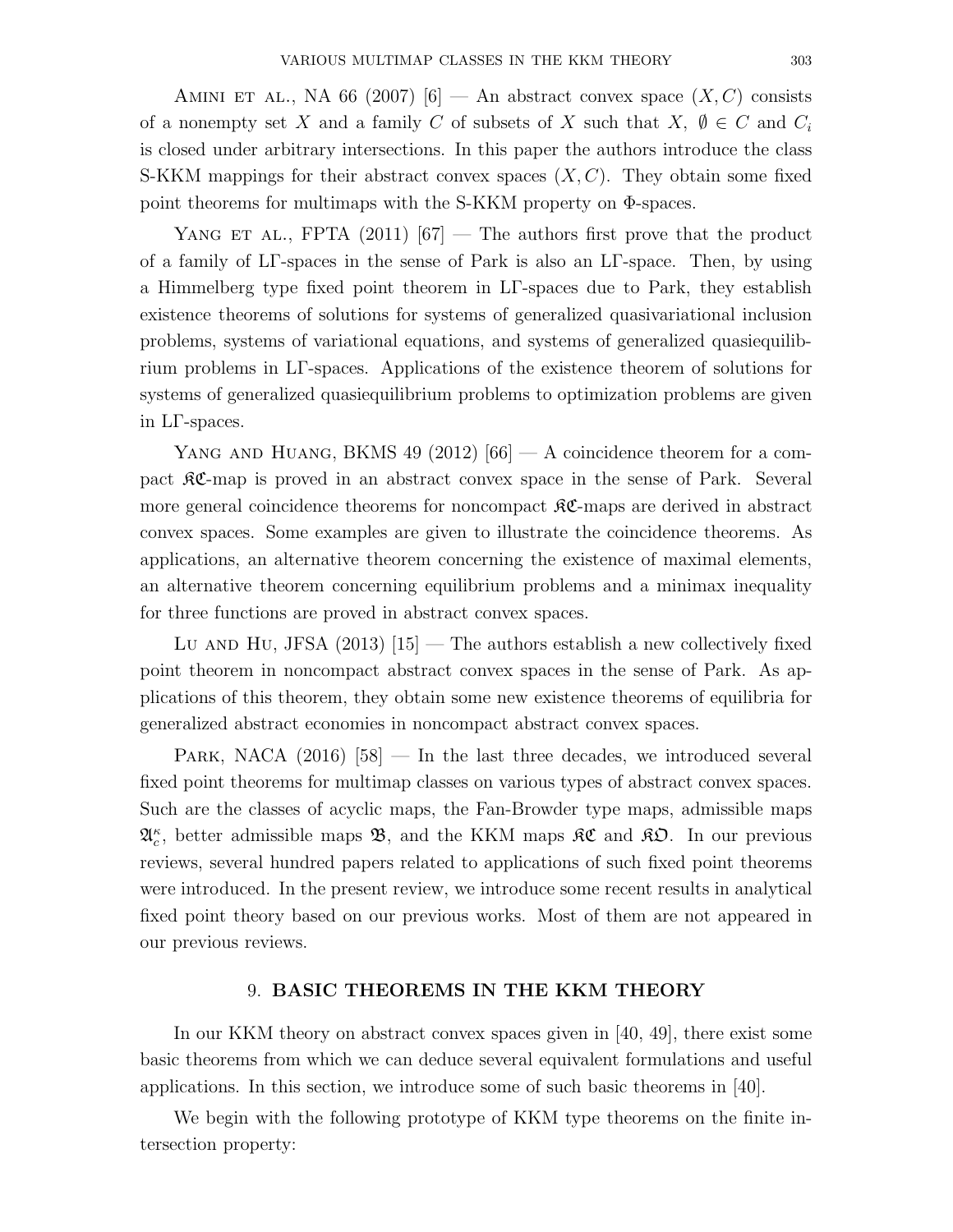**Theorem 9.1.** Let  $(E, D; \Gamma)$  be an abstract convex space, Y a topological space, and  $F \in \mathfrak{RO}(E, Y)$  [resp.,  $F \in \mathfrak{RC}(E, Y)$ ]. Let  $G : D \to Y$  be a map such that

(1) for any  $N \in \langle D \rangle$ ,  $F(\Gamma_N) \subset G(N)$ ; and

(2) G is open-valued [resp., closed-valued].

Then for each  $N \in \langle D \rangle$ ,  $F(E) \cap \bigcap \{G(y) : y \in N\} \neq \emptyset$ .

**Remark.** 1. If  $E = Y$  and if the identity map  $1_E = F \in \mathcal{R}(E, E)$ , then Condition  $(1)$  says that G is a KKM map.

2. If  $E = Y = \Delta_n$  is an *n*-simplex, D is the set of its vertices, and  $\Gamma = \infty$  is the convex hull operation, then the celebrated KKM theorem says that  $1_E \in \mathfrak{RC}(E, E)$ .

3. If D is a nonempty subset of a t.v.s.  $E = Y$  (not necessarily Hausdorff), Fan's KKM lemma says that  $1_E \in \mathfrak{RC}(E, E)$ .

4. For another forms of the KKM theorem for convex spaces, H-spaces, or Gconvex spaces and their applications, there exists a large number of works.

From Theorem 9.1, we have another finite intersection property as follows:

**Theorem 9.2.** Let  $(E, D; \Gamma)$  be an abstract convex space, Y a topological space, and  $F \in \mathfrak{RO}(E, Y)$  [resp.,  $F \in \mathfrak{RC}(E, Y)$ ]. Let  $G : D \to Y$  and  $H : E \to Y$  be maps satisfying

- (1)  $G$  is open-valued  $[resp., closed-valued]$ ;
- (2) for each  $x \in E$ ,  $F(x) \subset H(x)$ ; and
- (3) for each  $y \in F(E)$ ,  $M \in \langle D \setminus G^{-}(z) \rangle$  implies  $\Gamma_M \subset E \setminus H^{-}(z)$ .

Then  $F(E) \cap \bigcap \{G(z) : z \in N\} \neq \emptyset$  for all  $N \in \langle D \rangle$ .

The following coincidence theorem follows from Theorem 9.2:

**Theorem 9.3.** Let  $(E, D; \Gamma)$  be an abstract convex space, Y a topological space,  $S : D \to Y, T : E \to Y$  maps, and  $F \in \mathfrak{SO}(E, Y)$  [resp.,  $F \in \mathfrak{RC}(E, Y)$ ]. Suppose that

- (1) S is open-valued  $[resp., closed-valued]$ ;
- (2) for each  $y \in F(E)$ ,  $\operatorname{co}_{\Gamma} S^{-}(y) \subset T^{-}(y)$ ; and
- (3)  $F(E) \subset S(N)$  for some  $N \in \langle D \rangle$ .

Then there exists an  $\bar{x} \in E$  such that  $F(\bar{x}) \cap T(\bar{x}) \neq \emptyset$ .

From Theorem 9.3, we obtain the following Ky Fan type matching theorem:

**Theorem 9.4.** Let  $(E, D; \Gamma)$  be an abstract convex space, Y a topological space,  $S : D \multimap Y$ , and  $F \in \mathfrak{SO}(E, Y)$  [resp.,  $F \in \mathfrak{RC}(E, Y)$ ] satisfying (1) and (3) of Theorem 9.3. Then there exists an  $M \in \langle D \rangle$  such that  $F(\Gamma_M) \cap \bigcap \{S(x) : x \in M\} \neq$ ∅.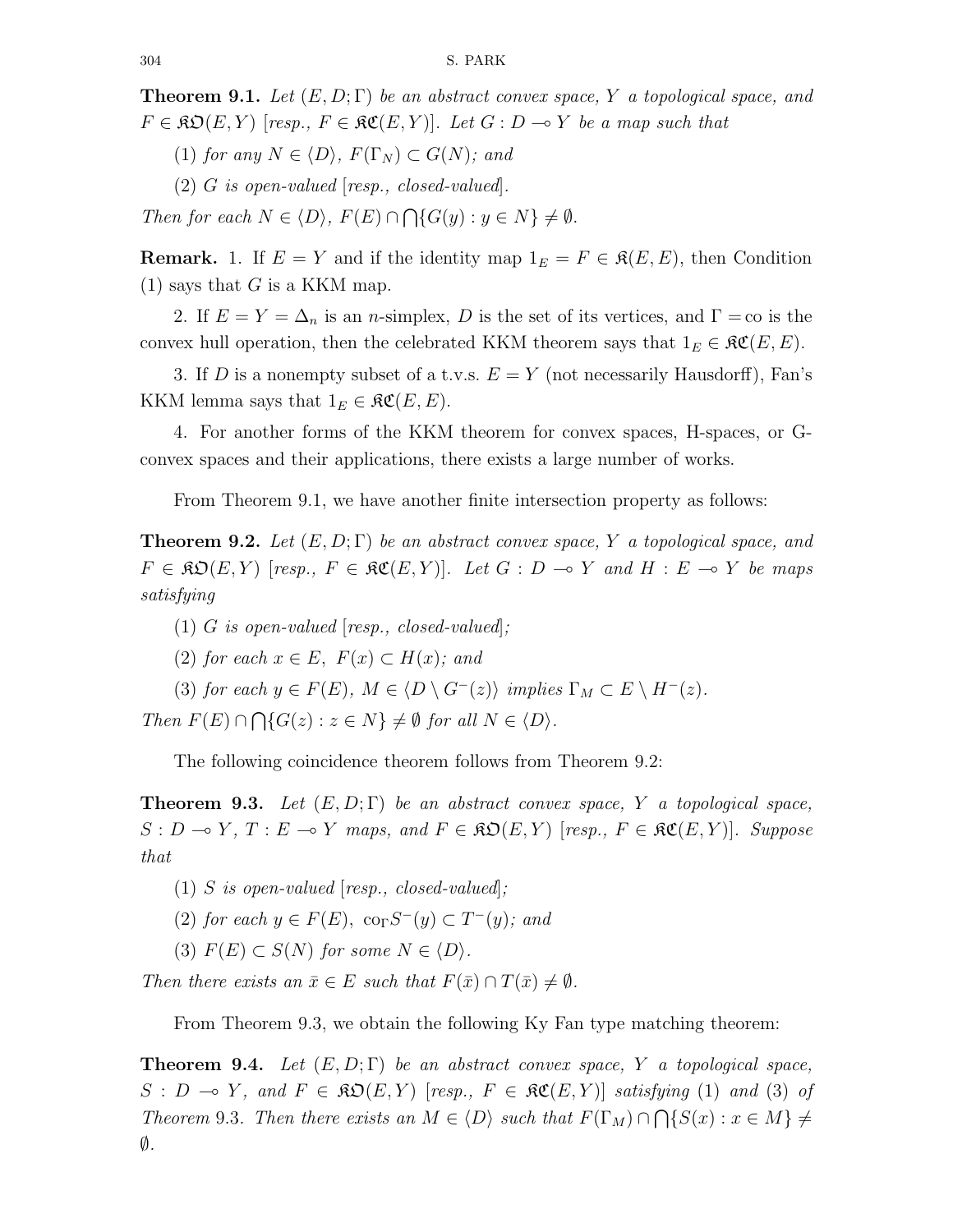Theorem 9.4 can be stated in its contrapositive form and in terms of the complement  $G(z)$  of  $S(z)$  in Y. Then we obtain Theorem 9.1. Therefore, Theorems 9.1–9.4 are mutually equivalent and can be applied to various results in the KKM theory on our abstract convex spaces.

If we add certain compactness or coercivity condition to Theorem 9.1, then we obtain certain KKM type whole intersection theorems as follows in Park [52, 55]:

**Theorem 9.5.** Let  $(X, D; \Gamma)$  be an abstract convex space, Z a topological space,  $F \in \mathfrak{RC}(X,Z)$ , and  $G : D \multimap Z$  a map such that

(1)  $\overline{G}$  is a KKM map w.r.t. F; and

(2) there exists a nonempty compact subset  $K$  of  $Z$  such that either

(i)  $K \supset \bigcap \{G(y) : y \in M\}$  for some  $M \in \langle D \rangle$ ; or

(ii) for each  $N \in \langle D \rangle$ , there exists a  $\Gamma$ -convex subset  $L_N$  of X relative to some  $D' \subset D$  such that  $N \subset D'$ ,  $F(L_N)$  is compact, and

$$
K \supset \overline{F(L_N)} \cap \bigcap \{\overline{G(z)} : z \in D'\}.
$$

Then we have

$$
\overline{F(X)} \cap K \cap \bigcap_{y \in D} \overline{G(y)} \neq \emptyset.
$$

Furthermore,

(a) if G is transfer closed-valued, then  $F(X) \cap K \cap \bigcap \{G(z) : z \in D\} \neq \emptyset$ ; and

(B) if G is intersectionally closed-valued, then  $\bigcap \{G(z) : z \in D\} \neq \emptyset$ .

Here, intersectionally [resp., transfer] closed sets are complements of intersectionally [resp., transfer] open sets.

Note that Theorem 9.5 is the basis of hundreds of all statements in the KKM theory.

Remark. Since we introduced the multimap classes  $\mathfrak{A}_{c}^{\kappa}$ ,  $\mathfrak{B}$ ,  $\mathfrak{K} \mathfrak{C}$ , and  $\mathfrak{K} \mathfrak{O}$ , many authors or printers mistook  $\mathfrak A$  for  $\mathcal U$  or  $\mathbb U$ ,  $\mathfrak B$  for  $\mathcal B$  or  $\mathbb B$ , and  $\mathfrak K\mathfrak D$  for  $\mathcal K\mathcal D$  or  $\mathfrak R\mathfrak O$ . The author cordially asks his followers to keep the original notations.

### REFERENCES

- [1] R. P. Agarwal and D. O'Regan, An essential map theory for  $\mathfrak{A}_{c}^{\kappa}$  and PK maps, Top. Meth. Nonlinear Anal., J. of the Juliusz Schauder Center, 21 (2003) 375–386.
- [2] R. P. Agarwal and D. O'Regan, Fixed point theory for multimaps defined on admissible subsets of topological vector spaces, Commentationes Mathematicae, XLIV(1) (2004) 1–10.
- [3] R. P. Agarwal and D. O'Regan, Fixed point theory for admissible type maps with applications, Fixed Point Theory Appl. (2009), Article ID 439176, 22 pages. doi:10.1155/2009/439176.
- [4] R. P. Agarwal, D. O'Regan and S. Park, Fixed point theory for multimaps in extension type spaces, J. Korean Math. Soc. 39 (2002) 579–591.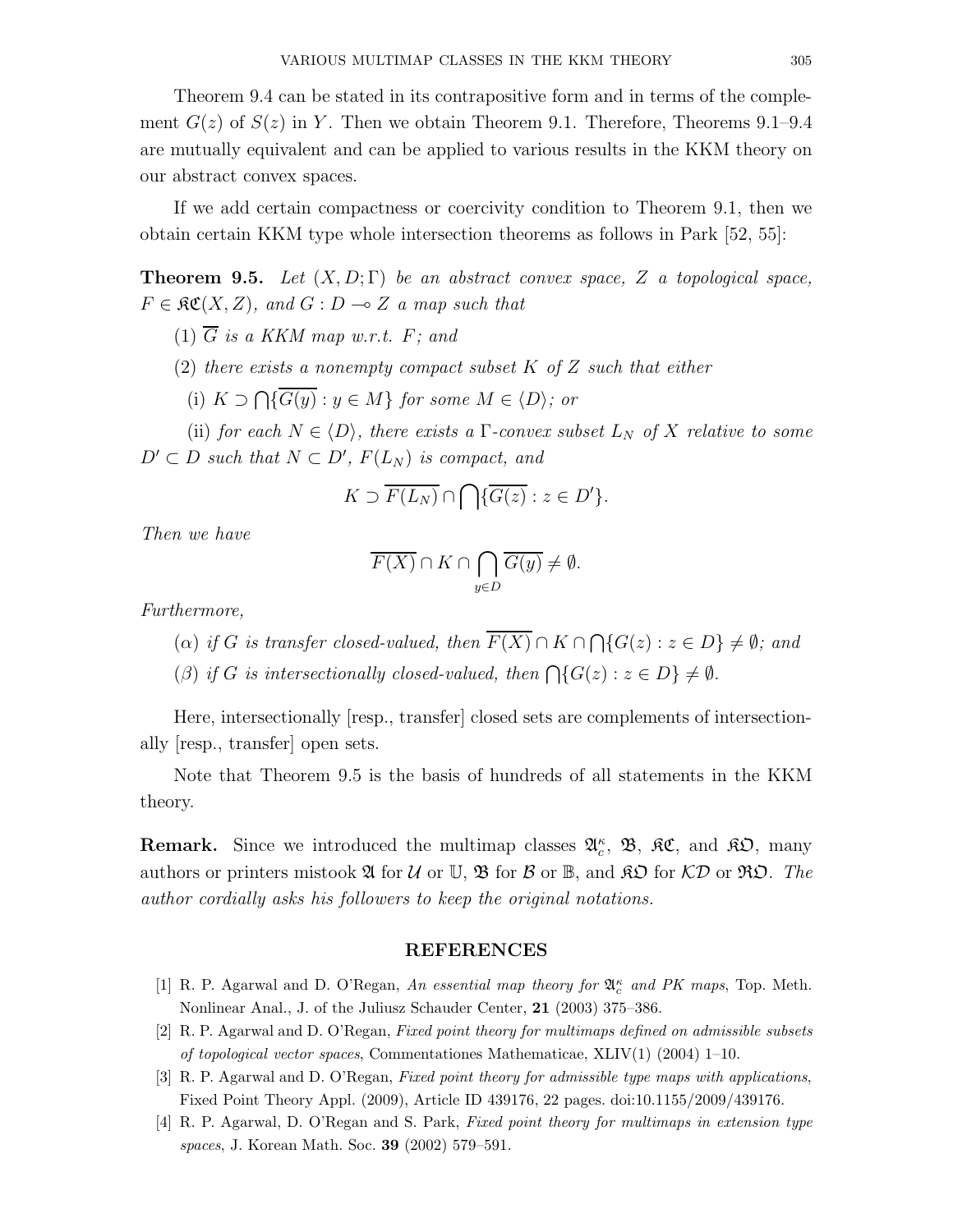- [5] R. P. Agarwal, D. O'Regan and M.-A. Taoudi, Fixed Point theorems for general classes of maps acting on topological vector spaces, Asian-European J. Math. 4 (2011) 373–387.
- [6] A. Amini, M. Fakhar and J. Zafarani, Fixed point theorems for the class S-KKM mappings in abstract convex spaces, Nonlinear Anal. 66 (2007) 14–21.
- [7] M. Balaj and L.-J. Lin, *Equivalent forms of a generalized KKM theorem and their applications*, Nonlinear Anal. 73 (2010) 673–682.
- [8] F. E. Browder, The fixed point theory of multi-valued mappings in topological vector spaces, Math. Ann. 177 (1968) 283–301.
- [9] K. Fan, A generalization of Tychonoff 's fixed point theorem, Math. Ann. 142 (1961) 305–310.
- [10] C. J. Himmelberg, Fixed points of compact multifunctions, J. Math. Anal. Appl. 38 (1972) 205–207.
- [11] S. Kakutani, A generalization of Brouwer's fixed-point theorem, Duke Math. J. 8 (1941) 457– 459.
- [12] H. Kim, KKM property, S-KKM property and fixed point theorems, Nonlinear Anal. 63 (2005) e1877–e1884
- [13] H. Kim and S. Park, Remarks on the KKM property for open-valued multimaps on generalized convex spaces, J. Korean Math. Soc. 42 (2005) 101–110.
- [14] W. Kulpa and A. Szymanski, Some remarks on Park's abstract convex spaces, Top. Meth. Nonlinear Anal. 44(2) (2014) 369–379.
- [15] H. Lu and Q. Hu, A collectively fixed point theorem in abstract convex spaces and its applications, J. Function Spaces Appl. Vol. 2013, Article ID 517469, 10 pages. http://dx.doi.org/10.1155/2013 /517469.
- [16] H. Lu and J. Zhang, A section theorem with applications to coincidence theorems and minimax inequalities in FWC-spaces, Comp. Math. Appl. 64 (2012) 570–588.
- [17] D. T. Luc, E. Sarabi, and A. Soubeyran, Existence of solutions in variational relation problems without convexity, J. Math. Anal. Appl.  $364$  (2010) 544–555.
- [18] D. O'Regan, Coincidence theory for multimaps, Appl. Math. Comp. 219 (2012) 2026–2034.
- [19] D. O'Regan, A unified theory for homotopy principles for multimaps, Appl. Anal. 92 (2013) 1944–1958.
- [20] D. O'Regan and J. Perán, Fixed points for better admissible multifunctions on proximity spaces, J. Math. Anal. Appl. 380 (2011) 882–887.
- [21] D. O'Regan and N. Shahzad, Krasnoselskii's fixed point theorem for general classes of maps, Advances in Fixed Point Theory 2 (2012) 248-257.
- [22] S. Park, Fixed point theory of multifunctions in topological vector spaces, J. Korean Math. Soc. 29 (1992) 191–208.
- [23] S. Park, Cyclic coincidence theorems for acyclic multifunctions on convex spaces, J. Korean Math. Soc. 29 (1992) 333–339
- [24] S. Park Some coincidence theorems on acyclic multifunctions and applications to KKM theory, Fixed Point Theory and Applications (K.-KTan, ed.), pp. 248–277, World Scientific Publ., River Edge, NJ, 1992.
- [25] S. Park, Fixed point theory of multifunctions in topological vector spaces, II, J. Korean Math. Soc. 30 (1993) 413–431.
- [26] S. Park, Foundations of the KKM theory via coincidences of composites of admissible u.s.c. maps, J. Korean Math. Soc. **31** (1994) 493-516.
- [27] S. Park, Acyclic maps, minimax inequalities, and fixed points, Nonlinear Anal., TMA 24 (1995) 1549–1554.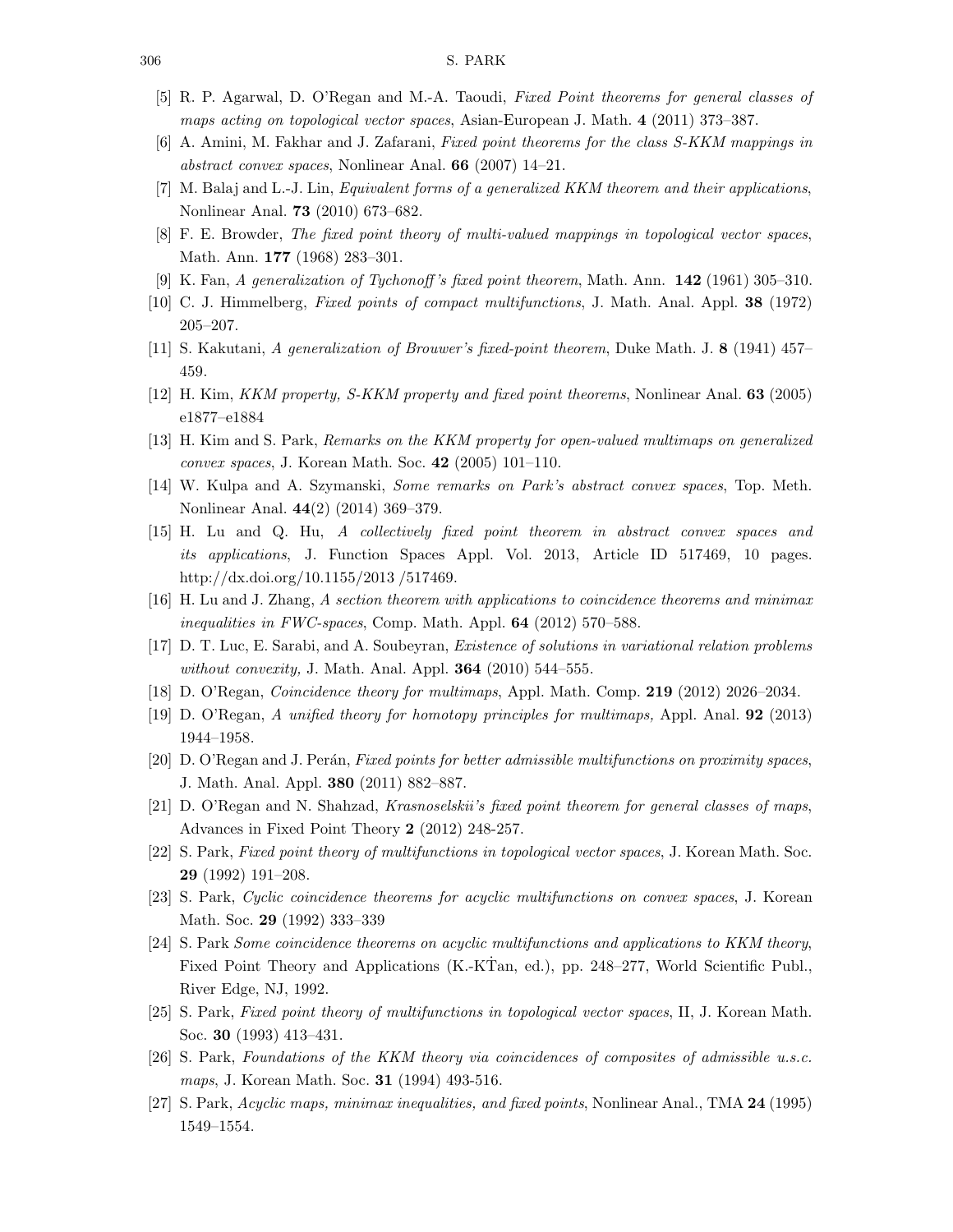- [28] S. Park, Fixed points of acyclic maps on topological vector spaces, World Congress of Nonlinear Analysts '92 (VLakshimikantham, ed.), pp.2171-2177, Walter de Gruyter, Berlin-New York, 1996.
- [29] S. Park, Coincidence theorems for the better admissible multimaps and their applications, Nonlinear Anal. 30 (1997) 4183–4191.
- [30] S. Park, A unified fixed point theory of multimaps on topological vector spaces, J. Korean Math. Soc. 35 (1998), 803–829. Corrections, ibid. 36 (1999) 829–832.
- [31] S. Park, Ninety years of the Brouwer fixed point theorem, Vietnam J. Math. 27 (1999) 187–222.
- [32] S. Park, Fixed points of generalized upper hemicontinuous maps, Revisited, Acta Math. Viet 27 (2002) 141–150.
- [33] S. Park, *Coincidence, almost fixed point, and minimax theorems on generalized convex spaces*, J. Nonlinear Convex Anal. 4 (2003) 151–164.
- [34] S. Park, The KKM principle implies many fixed point theorems, Topology Appl. 135 (2004) 197–206.
- [35] S. Park, Fixed points of multimaps in the better admissible class, J. Nonlinear Convex Anal. 5 (2004) 369–377.
- [36] S. Park, Fixed point theorems on KC-maps in abstract convex spaces, Nonlinear Anal. Forum 11(2) (2006) 117–127.
- [37] S. Park, Fixed point theorems for better admissible multimaps on almost convex sets, J. Math. Anal. Appl. 329(1) (2007) 690–702.
- [38] S. Park, A unified fixed point theory in generalized convex spaces, Acta Math. Sinica, English Ser. 23 (2007) 1509–1536.
- [39] S. Park, Elements of the KKM theory on abstract convex spaces, J. Korean Math. Soc. 45  $(2008), 1-27.$
- [40] S. Park, Comments on fixed point and coincidence theorems for families of multimaps, PanAmerican Math. J. 18 (2008) 21–34.
- [41] S. Park, Generalizations of the Himmelberg fixed point theorem, Fixed Point Theory and Its Applications (Proc. ICFPTA-2007), 123–132, Yokohama Publ., 2008.
- [42] S. Park, Fixed point theory of multimaps in abstract convex uniform spaces, Nonlinear Anal. 71 (2009), 2468–2480.
- [43] S. Park, Applications of fixed point theorems for acyclic maps A review, Vietnam J. Math. 37 (2009) 419–441.
- [44] S. Park, A unified approach to  $\mathfrak{K}C$ -maps in the KKM theory, Nonlinear Anal. Forum 14 (2009) 1–14.
- $[45]$  S. Park, A brief history of the KKM theory, RIMS Kôkyûroku, Kyoto Univ. 1643 (2009) 1–16.
- [46] S. Park, The KKM principle in abstract convex spaces: Equivalent formulations and applications, Nonlinear Anal. 73 (2010) 1028–1042.
- [47] S. Park, Remarks on fixed points of generalized upper hemicontinuous maps, Comm. Appl. Nonlinear Anal. 18(3) (2011) 71–78.
- [48] S. Park, Applications of the KKM theory to fixed point theory, J. Nat. Acad. Sci., ROK, Nat. Sci. Ser. 50 (2011) 1–49.
- [49] S. Park, Applications of some basic theorems in the KKM theory, Fixed Point Theory Appl. vol. 2011:98. doi:10.1186/1687-1812-2011-98.
- [50] S. Park, Continuous selection theorems in generalized convex spaces: Revisited, Nonlinear Anal. Forum 16 (2011) 21–33.